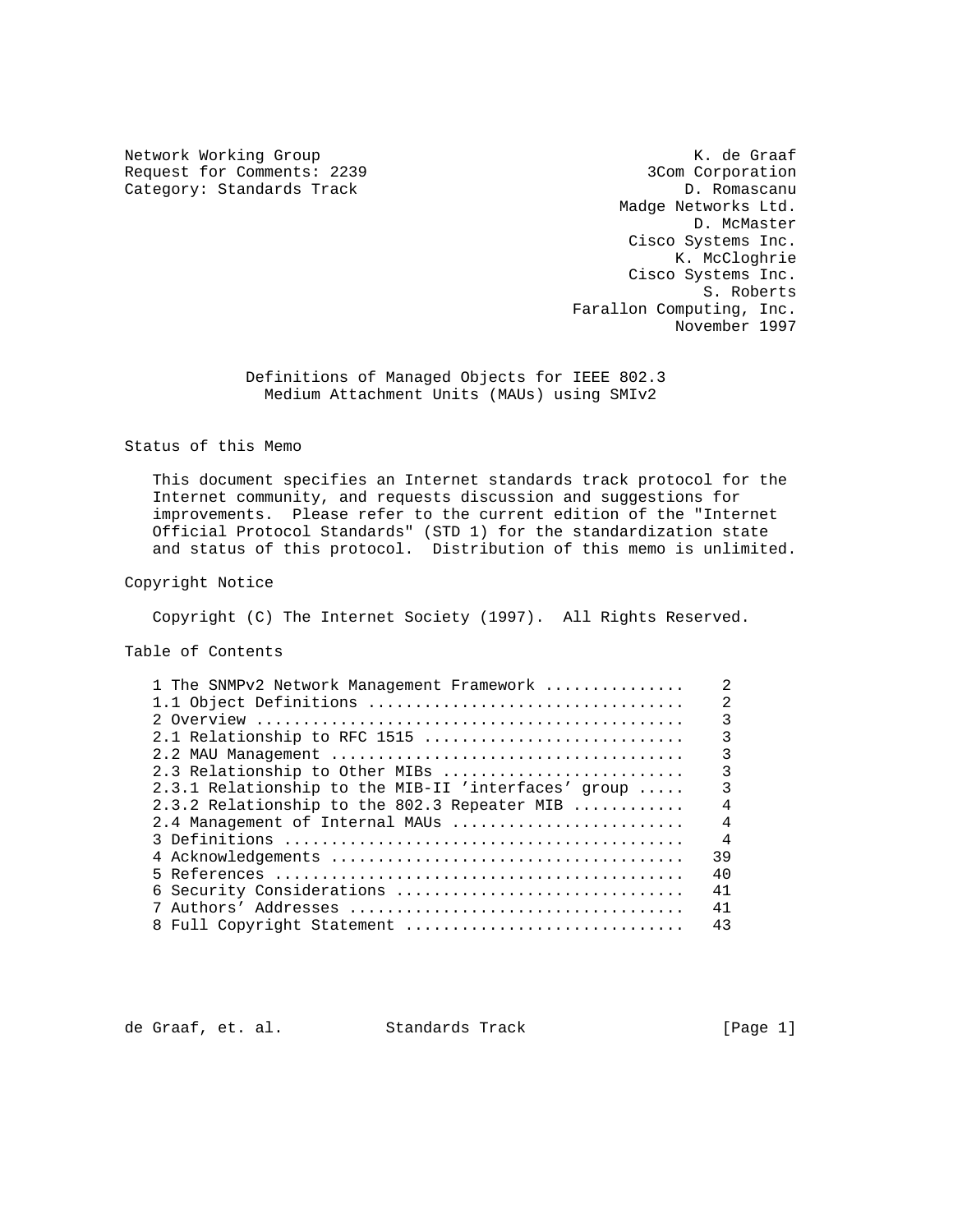Abstract

 This memo defines an portion of the Management Information Base (MIB) for use with network management protocols in the Internet community. In particular, it defines objects for managing 10 and 100 Mb/second Medium Attachment Units (MAUs) based on IEEE Std 802.3 Section 30, "10 & 100 Mb/s Management," October 26, 1995.

1. The SNMPv2 Network Management Framework

 The SNMPv2 Network Management Framework presently consists of three major components. They are:

- o the SMI, described in RFC 1902 [6] the mechanisms used for describing and naming objects for the purpose of management.
- o the MIB-II, STD 17, RFC 1213 [5] the core set of managed objects for the Internet suite of protocols.
- o the protocol, STD 15, RFC 1157 [10] and/or RFC 1905 [9] the protocol used for accessing managed information.

 Textual conventions are defined in RFC 1903 [7], and conformance statements are defined in RFC 1904 [8].

 The Framework permits new objects to be defined for the purpose of experimentation and evaluation.

1.1. Object Definitions

 Managed objects are accessed via a virtual information store, termed the Management Information Base or MIB. Objects in the MIB are defined using the subset of Abstract Syntax Notation One (ASN.1) defined in the SMI. In particular, each object type is named by an OBJECT IDENTIFIER, an administratively assigned name. The object type together with an object instance serves to uniquely identify a specific instantiation of the object. For human convenience, we often use a textual string, termed the descriptor, to refer to the object type.

de Graaf, et. al. Standards Track [Page 2]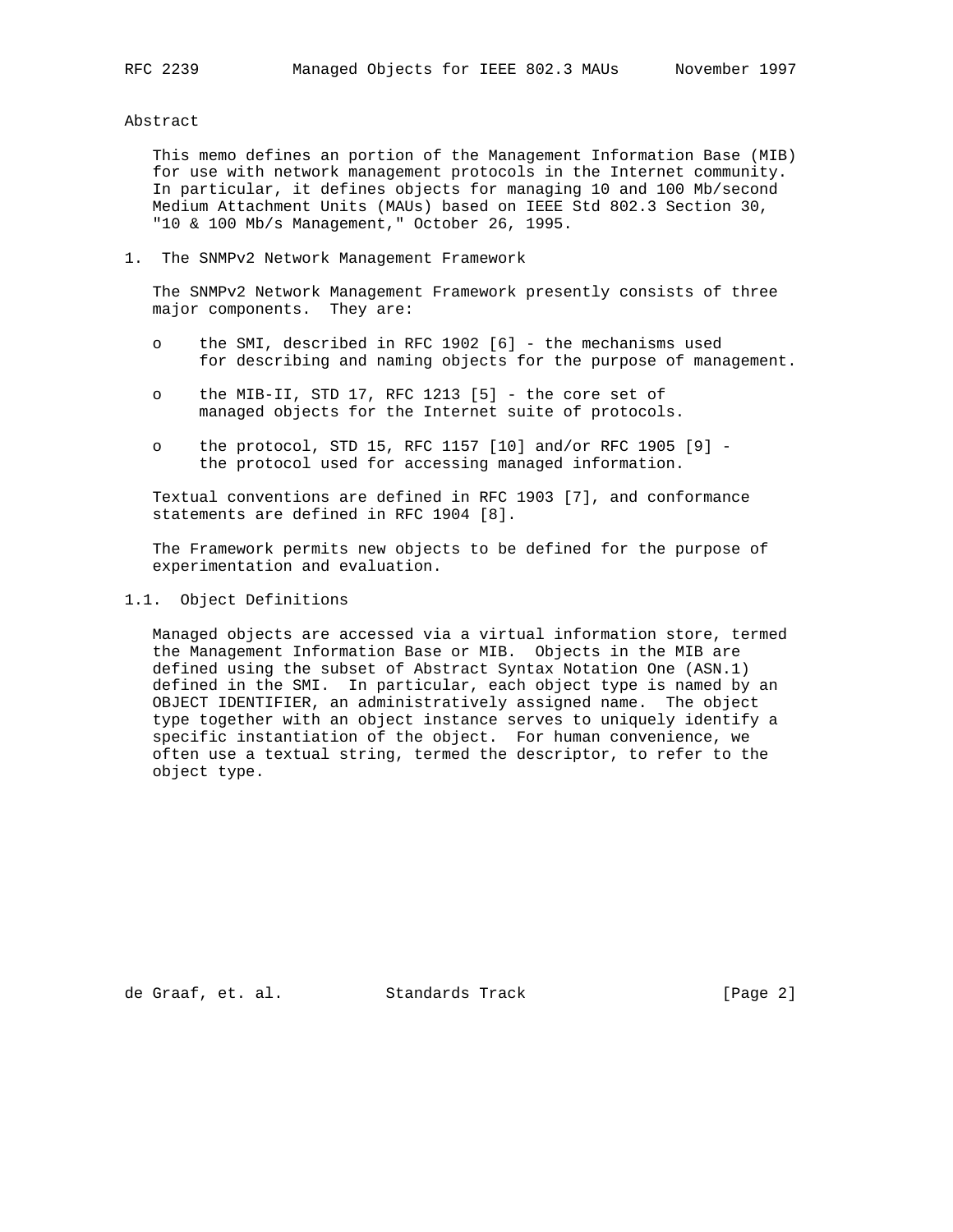- 2. Overview
- 2.1. Relationship to RFC 1515

 This MIB is intended to be a superset of that defined by RFC 1515 [11], which will go to historic status. This MIB includes all of the objects contained in that MIB, plus several new ones which provide additional capabilities. Implementors are encouraged to support all applicable conformance groups in order to make the best use of the new functionality provided by this MIB. The new objects provide management support for:

- o management of 100 Mb/s devices
- o auto-negotiation on interface MAUs
- o jack management

### 2.2. MAU Management

 Instances of these object types represent attributes of an IEEE 802.3 MAU. Several types of MAUs are defined in the IEEE 802.3 CSMA/CD standard [1] and [2]. These MAUs may be connected to IEEE 802.3 repeaters or to 802.3 (Ethernet-like) interfaces. For convenience this document refers to these devices as "repeater MAUs" and "interface MAUs."

 The definitions presented here are based on Section 30.5, "Layer Management for 10 & 100 Mb/s Medium Attachment Units (MAUs)", and Annex 30A, "GDMO Specifications for 802.3 managed objects" of IEEE Std 802.3u-1995. That specification includes definitions for both 10Mb/s and 100Mb/s devices, and is essentially a superset of the 10Mb/s definitions given by IEEE 802.3 Section 20. This specification is intended to serve the same purpose: to provide for management of both 10Mb/s and 100Mb/s MAUs.

2.3. Relationship to Other MIBs

 It is assumed that an agent implementing this MIB will also implement (at least) the 'system' group defined in MIB-II [5]. The following sections identify other MIBs that such an agent should implement.

2.3.1. Relationship to the MIB-II 'interfaces' group

 The sections of this document that define interface MAU-related objects specify an extension to the 'interfaces' group of MIB-II. An agent implementing these interface-MAU related objects must also

de Graaf, et. al. Standards Track [Page 3]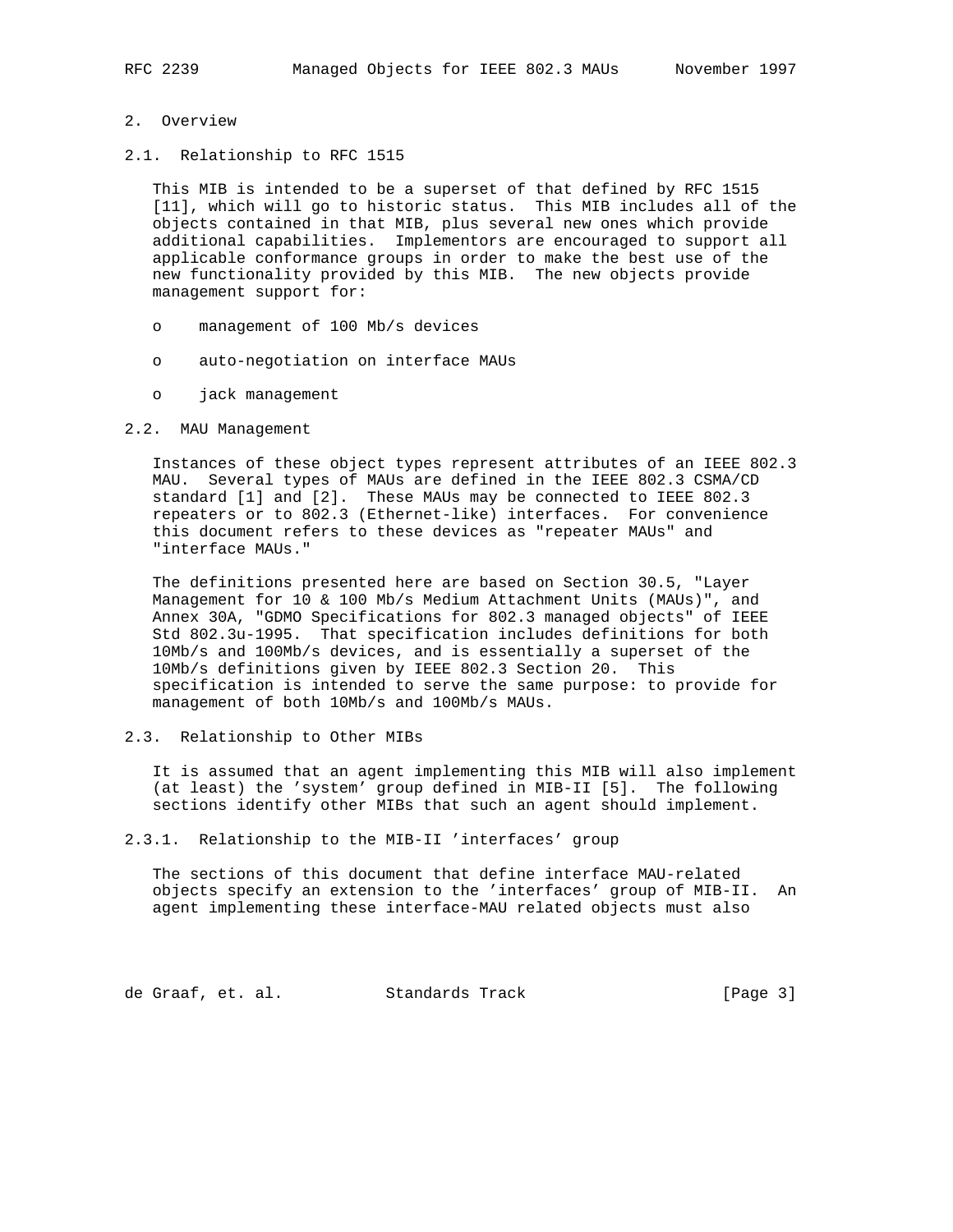implement the 'interfaces' group of MIB-II. The value of the object ifMauIfIndex is the same as the value of 'ifIndex' used to instantiate the interface to which the given MAU is connected.

 It is expected that an agent implementing the interface-MAU related objects in this MIB will also implement the Ethernet- like Interfaces MIB, RFC 1650.

 (Note that repeater ports are not represented as interfaces in the sense of MIB-II's 'interfaces' group.)

2.3.2. Relationship to the 802.3 Repeater MIB

 The section of this document that defines repeater MAU-related objects specifies an extension to the 802.3 Repeater MIB defined in [4]. An agent implementing these repeater-MAU related objects must also implement the 802.3 Repeater MIB.

 The values of 'rpMauGroupIndex' and 'rpMauPortIndex' used to instantiate a repeater MAU variable shall be the same as the values of 'rptrPortGroupIndex' and 'rptrPortIndex' used to instantiate the port to which the given MAU is connected.

2.4. Management of Internal MAUs

 In some situations, a MAU can be "internal" -- i.e., its functionality is implemented entirely within a device. For example, a managed repeater may contain an internal repeater- MAU and/or an internal interface-MAU through which management communications originating on one of the repeater's external ports pass in order to reach the management agent associated with the repeater. Such internal MAUs may or may not be managed. If they are managed, objects describing their attributes should appear in the appropriate MIB subtree:

 dot3RpMauBasicGroup for internal repeater-MAUs and dot3IfMauBasicGroup for internal interface-MAUs.

3. Definitions

MAU-MIB DEFINITIONS ::= BEGIN

IMPORTS

 Counter32, Integer32, OBJECT-TYPE, MODULE-IDENTITY, NOTIFICATION-TYPE, OBJECT-IDENTITY, mib-2 FROM SNMPv2-SMI TruthValue, TEXTUAL-CONVENTION

de Graaf, et. al. Standards Track [Page 4]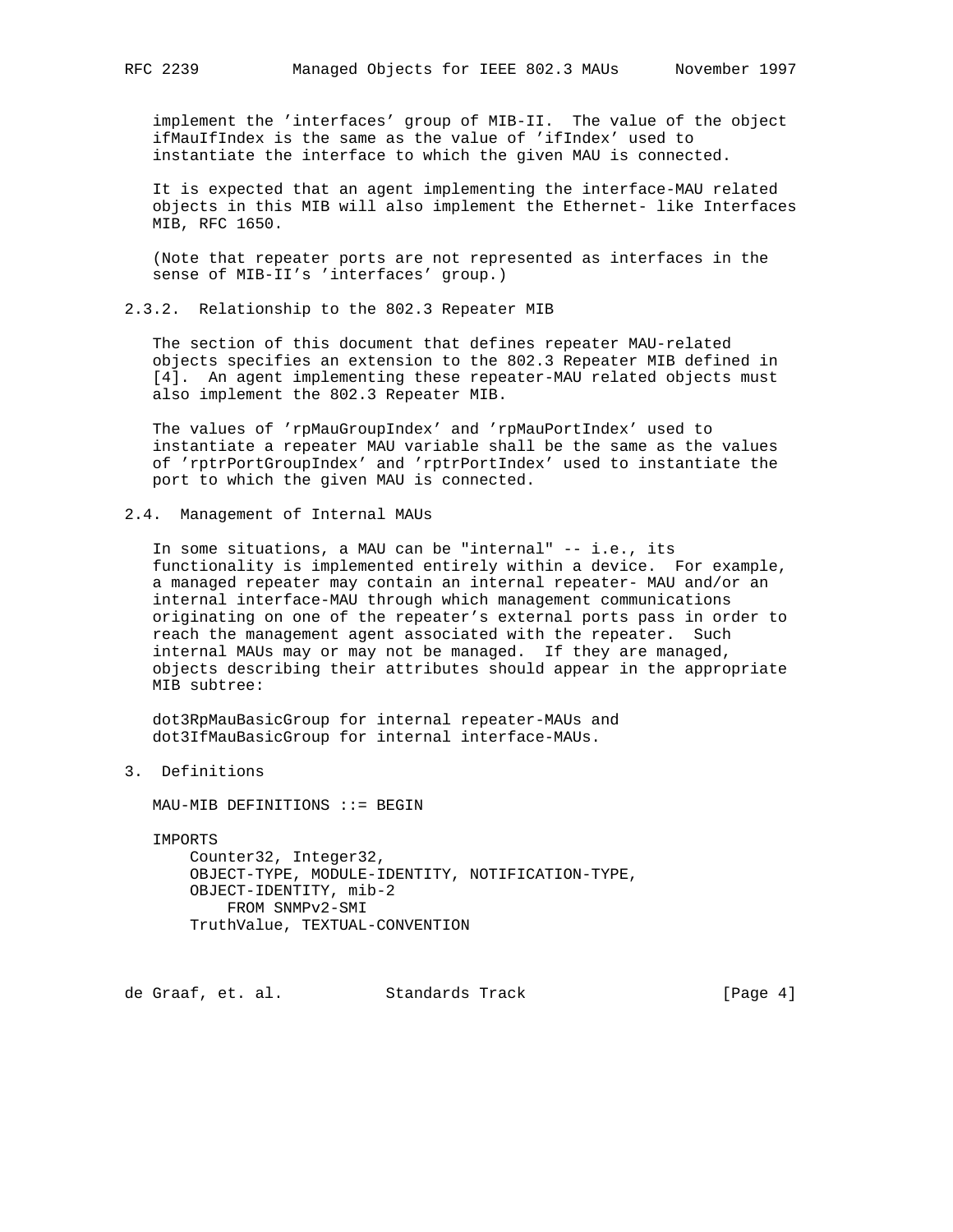FROM SNMPv2-TC OBJECT-GROUP, MODULE-COMPLIANCE, NOTIFICATION-GROUP FROM SNMPv2-CONF; mauMod MODULE-IDENTITY LAST-UPDATED "9710310000Z" ORGANIZATION "IETF HUB MIB Working Group" CONTACT-INFO "WG E-mail: hubmib@hprnd.rose.hp.com Chair: Dan Romascanu Postal: Madge Networks (Israel) Ltd. Atidim Technology Park, Bldg. 3 Tel Aviv 61131, Israel Tel: 972-3-6458414, 6458458 Fax: 972-3-6487146 E-mail: dromasca@madge.com Editor: Kathryn de Graaf Postal: 3Com Corporation 118 Turnpike Rd. Southborough, MA 01772 USA Tel: (508)229-1627 Fax: (508)490-5882 E-mail: kdegraaf@isd.3com.com" DESCRIPTION "Management information for 802.3 MAUs. The following references are used throughout this MIB module: [IEEE 802.3 Std] refers to IEEE 802.3/ISO 8802-3 Information processing systems - Local area networks - Part 3: Carrier sense multiple access with collision detection (CSMA/CD) access method and physical layer specifications (1993), and to IEEE Std 802.3u-1995, Supplement to IEEE Std 802.3, clauses 22 through 29. [IEEE 802.3 Mgt] refers to IEEE 802.3u-1995, - 10 Mb/s & 100 Mb/s Management, Section 30 - Supplement to IEEE Std 802.3."  $::=$  { snmpDot3MauMgt 6 }

de Graaf, et. al. Standards Track [Page 5]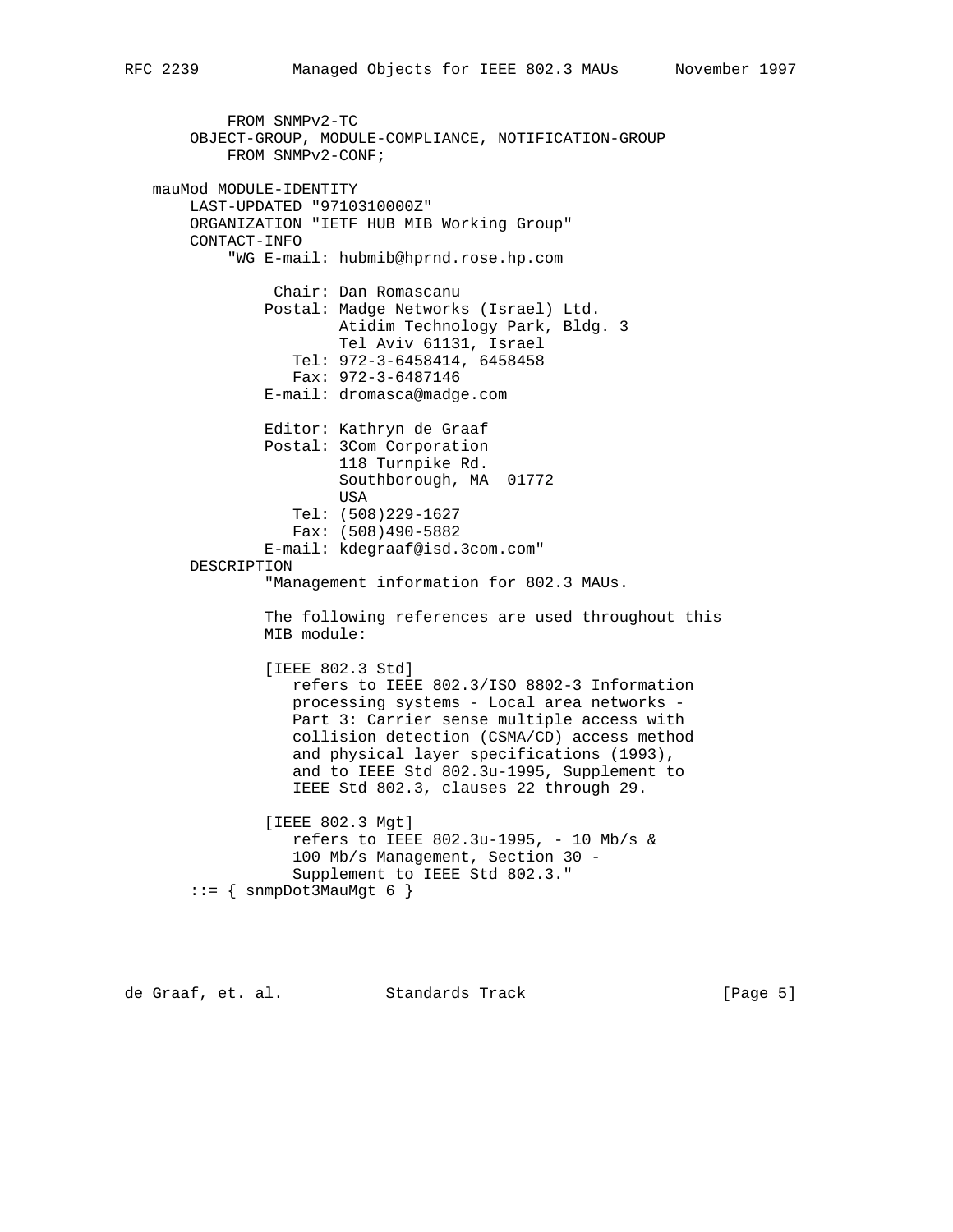```
 snmpDot3MauMgt OBJECT IDENTIFIER ::= { mib-2 26 }
   -- textual conventions
   JackType ::= TEXTUAL-CONVENTION
       STATUS current
       DESCRIPTION
               "Common enumeration values for repeater and
               interface MAU jack types."
       SYNTAX INTEGER {
                     other(1),
                      rj45(2),
                      rj45S(3), -- rj45 shielded
                      db9(4),
                     bnc(5),
                      fAUI(6), -- female aui
                     mAUI(7), -- male aui
                     fiberSC(8),
                      fiberMIC(9),
                     fiberST(10),
                 telco(11) }
 dot3RpMauBasicGroup OBJECT IDENTIFIER ::= { snmpDot3MauMgt 1 }
 dot3IfMauBasicGroup OBJECT IDENTIFIER ::= { snmpDot3MauMgt 2 }
 dot3BroadMauBasicGroup OBJECT IDENTIFIER ::= { snmpDot3MauMgt 3 }
   dot3IfMauAutoNegGroup OBJECT IDENTIFIER ::= { snmpDot3MauMgt 5 }
   -- object identities for MAU types
   -- (see rpMauType and ifMauType for usage)
   dot3MauType
       OBJECT IDENTIFIER ::= { snmpDot3MauMgt 4 }
   dot3MauTypeAUI OBJECT-IDENTITY
       STATUS current
       DESCRIPTION
              "no internal MAU, view from AUI"
      ::= { dot3MauType 1 }
   dot3MauType10Base5 OBJECT-IDENTITY
       STATUS current
       DESCRIPTION
               "thick coax MAU (per 802.3 section 8)"
      ::= { dot3MauType 2 }
```
de Graaf, et. al. Standards Track [Page 6]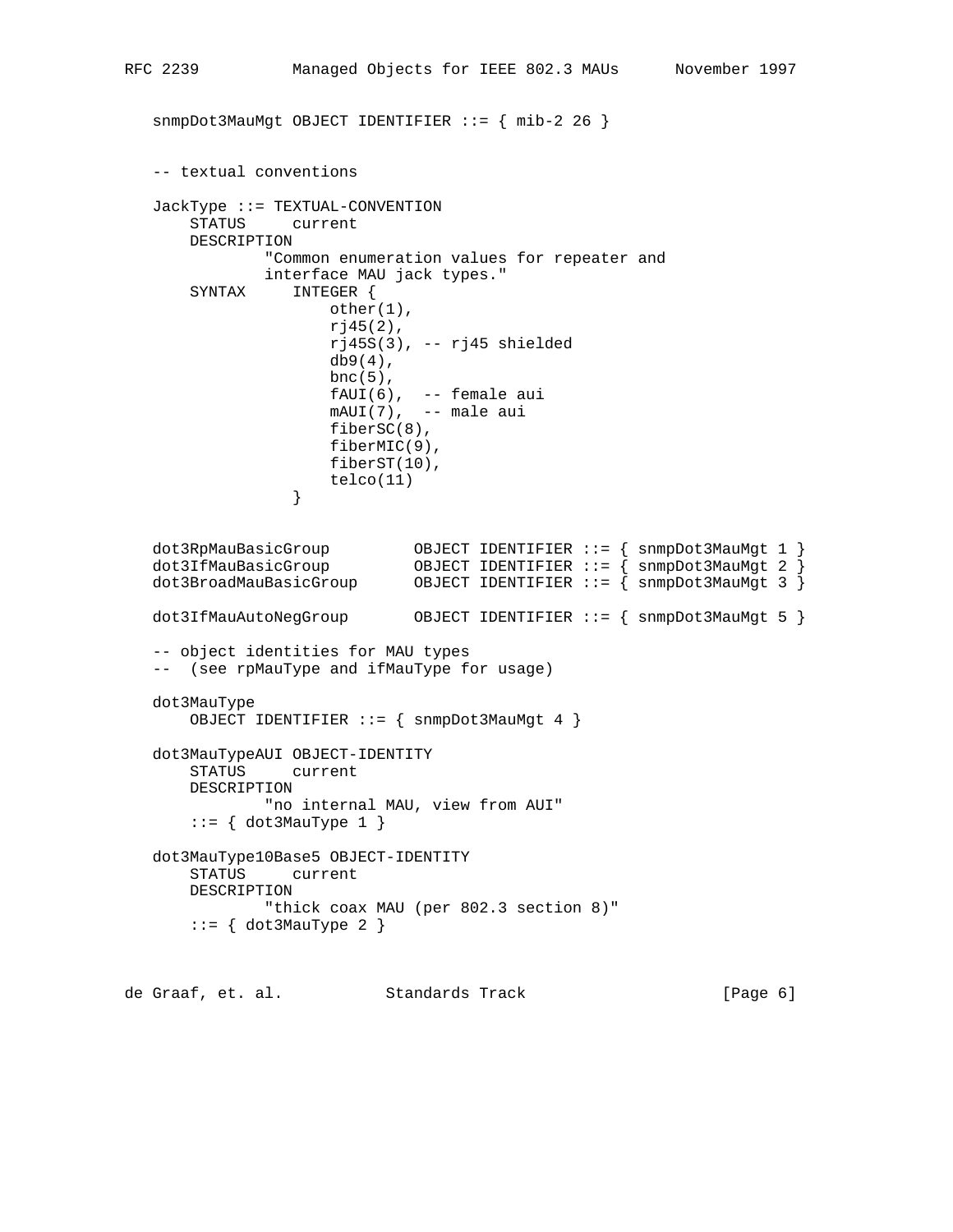```
 dot3MauTypeFoirl OBJECT-IDENTITY
     STATUS current
     DESCRIPTION
             "FOIRL MAU (per 802.3 section 9.9)"
    ::= { dot3MauType 3 }
 dot3MauType10Base2 OBJECT-IDENTITY
     STATUS current
     DESCRIPTION
             "thin coax MAU (per 802.3 section 10)"
    ::= { dot3MauType 4 }
 dot3MauType10BaseT OBJECT-IDENTITY
     STATUS current
     DESCRIPTION
            "UTP MAU (per 802.3 section 14)"
    ::= { dot3MauType 5 }
 dot3MauType10BaseFP OBJECT-IDENTITY
     STATUS current
    DESCRIPTION
             "passive fiber MAU (per 802.3 section 16)"
    ::= { dot3MauType 6 }
 dot3MauType10BaseFB OBJECT-IDENTITY
     STATUS current
    DESCRIPTION
             "sync fiber MAU (per 802.3 section 17)"
    ::= { dot3MauType 7 }
 dot3MauType10BaseFL OBJECT-IDENTITY
     STATUS current
     DESCRIPTION
             "async fiber MAU (per 802.3 section 18)"
    ::= \{ dot3MauType 8 \} dot3MauType10Broad36 OBJECT-IDENTITY
     STATUS current
    DESCRIPTION
             "broadband DTE MAU (per 802.3 section 11). Note
             that 10BROAD36 MAUs can be attached to interfaces
             but not to repeaters."
    ::= \{ dot3MauType 9 \} ------ new since RFC 1515:
 dot3MauType10BaseTHD OBJECT-IDENTITY
    STATUS current
```
de Graaf, et. al. Standards Track [Page 7]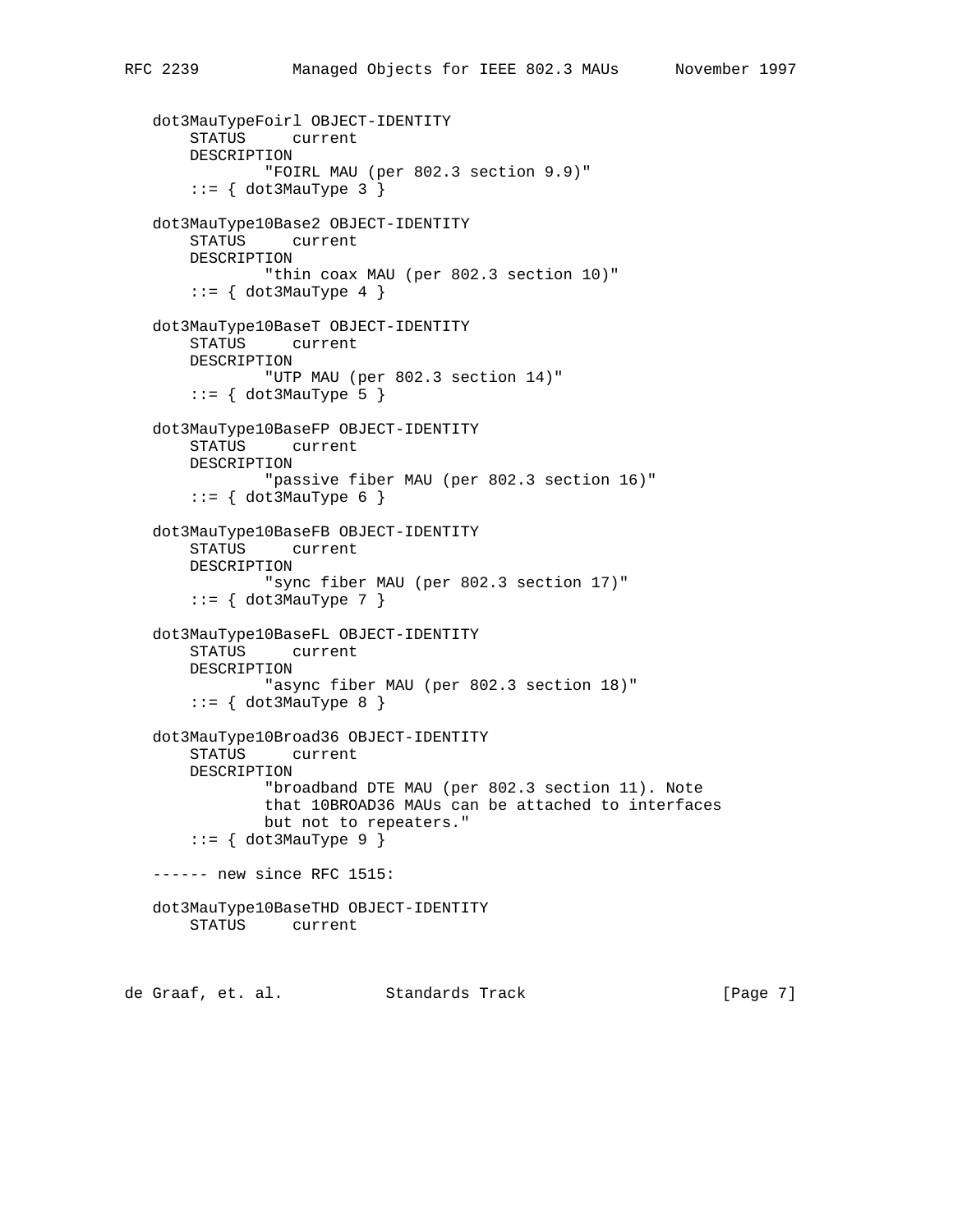```
 DESCRIPTION
             "UTP MAU (per 802.3 section 14), half duplex mode"
    ::= { dot3MauType 10 }
 dot3MauType10BaseTFD OBJECT-IDENTITY
    STATUS current
    DESCRIPTION
             "UTP MAU (per 802.3 section 14), full duplex mode"
    ::= { dot3MauType 11 }
 dot3MauType10BaseFLHD OBJECT-IDENTITY
    STATUS current
    DESCRIPTION
            "async fiber MAU (per 802.3 section 18), half
             duplex mode"
    ::= { dot3MauType 12 }
 dot3MauType10BaseFLFD OBJECT-IDENTITY
    STATUS current
    DESCRIPTION
             "async fiber MAU (per 802.3 section 18), full
             duplex mode"
    ::= { dot3MauType 13 }
 dot3MauType100BaseT4 OBJECT-IDENTITY
     STATUS current
    DESCRIPTION
             "4 pair categ. 3 UTP (per 802.3 section 23)"
     ::= { dot3MauType 14 }
 dot3MauType100BaseTXHD OBJECT-IDENTITY
    STATUS current
    DESCRIPTION
             "2 pair categ. 5 UTP (per 802.3 section 25), half
             duplex mode"
    ::= { dot3MauType 15 }
 dot3MauType100BaseTXFD OBJECT-IDENTITY
     STATUS current
    DESCRIPTION
             "2 pair categ. 5 UTP (per 802.3 section 25), full
             duplex mode"
    ::= { dot3MauType 16 }
 dot3MauType100BaseFXHD OBJECT-IDENTITY
    STATUS current
    DESCRIPTION
             "X fiber over PMT (per 802.3 section 26), half
```
de Graaf, et. al. Standards Track [Page 8]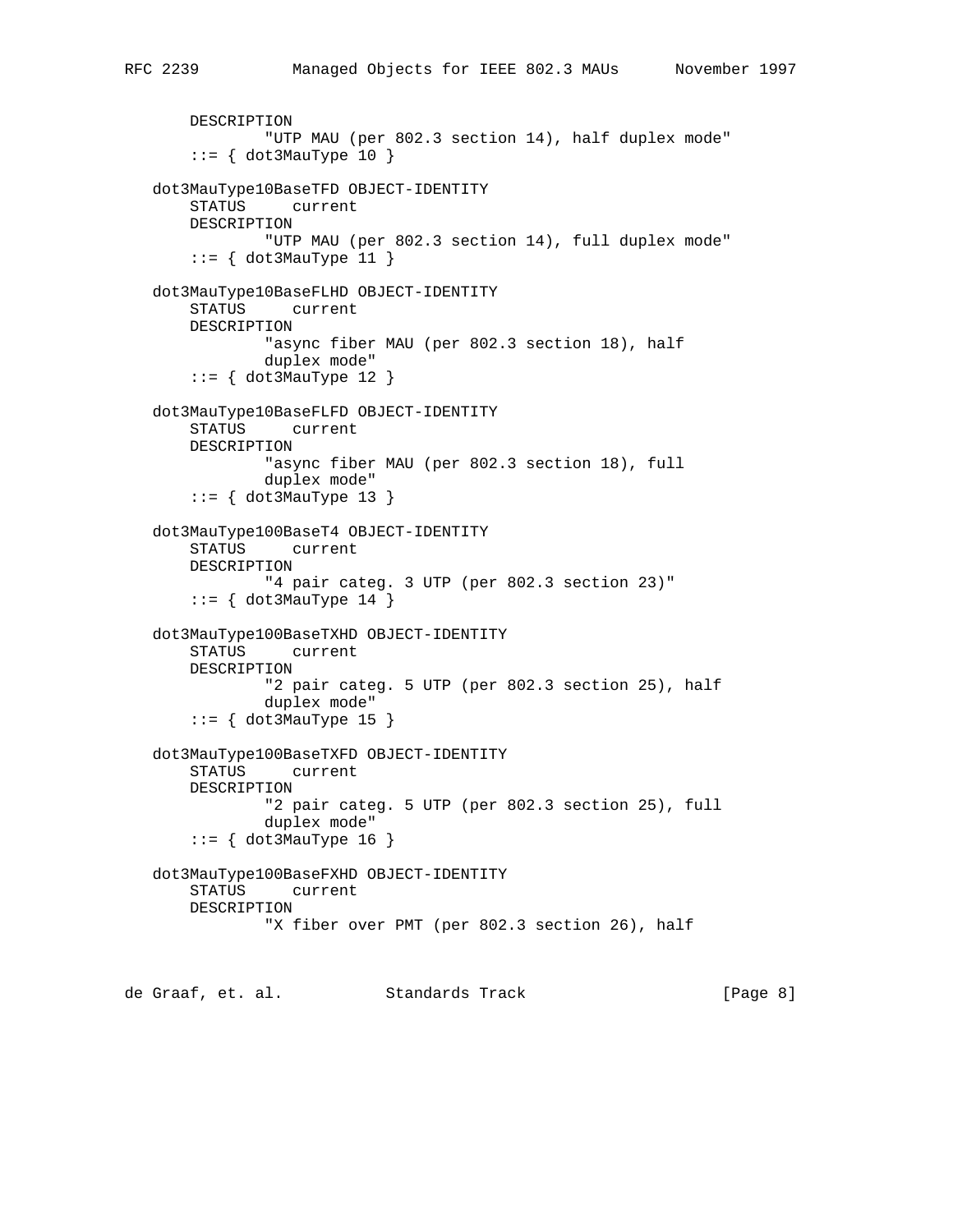```
 duplex mode"
       ::= { dot3MauType 17 }
   dot3MauType100BaseFXFD OBJECT-IDENTITY
       STATUS current
       DESCRIPTION
               "X fiber over PMT (per 802.3 section 26), full
                duplex mode"
       ::= { dot3MauType 18 }
   dot3MauType100BaseT2HD OBJECT-IDENTITY
       STATUS current
       DESCRIPTION
               "2 pair categ. 3 UTP (per 802.3 section 32), half
               duplex mode"
       ::= \{ dot3MauType 19 \} dot3MauType100BaseT2FD OBJECT-IDENTITY
       STATUS current
       DESCRIPTION
                "2 pair categ. 3 UTP (per 802.3 section 32), full
                duplex mode"
      ::= { dot3MauType 20 }
 --
   -- The Basic Repeater MAU Table
 --
   rpMauTable OBJECT-TYPE
       SYNTAX SEQUENCE OF RpMauEntry
       MAX-ACCESS not-accessible
       STATUS current
       DESCRIPTION
                "Table of descriptive and status information about
               the MAU(s) attached to the ports of a repeater."
        ::= { dot3RpMauBasicGroup 1 }
   rpMauEntry OBJECT-TYPE
       SYNTAX RpMauEntry
       MAX-ACCESS not-accessible
       STATUS current
       DESCRIPTION
                "An entry in the table, containing information
               about a single MAU."
       INDEX { rpMauGroupIndex, rpMauPortIndex, rpMauIndex }
      ::= \{ rpMauTable 1 \}
```
de Graaf, et. al. Standards Track [Page 9]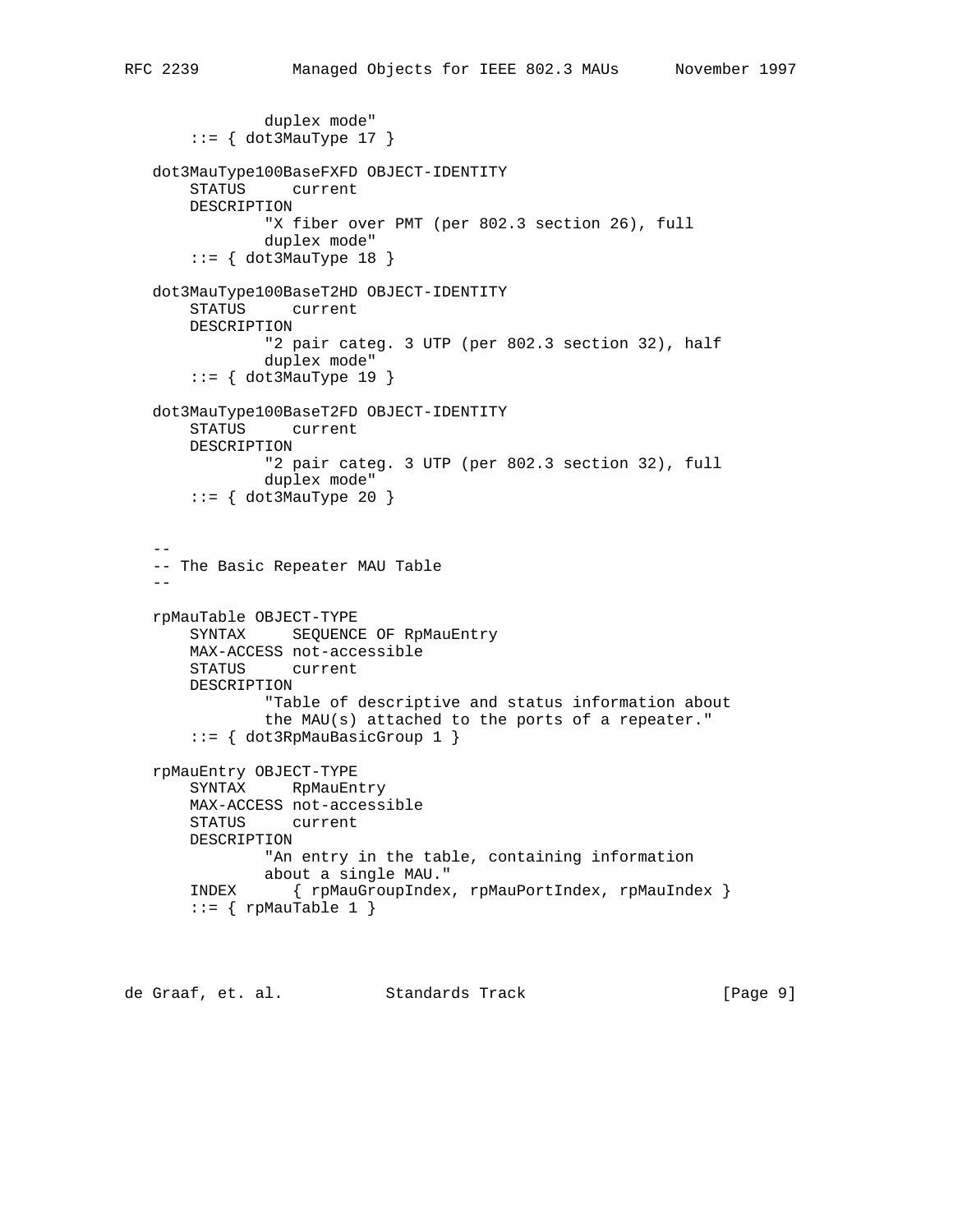```
 RpMauEntry ::=
    SEQUENCE {
         rpMauGroupIndex
            Integer32,
         rpMauPortIndex
            Integer32,
         rpMauIndex
            Integer32,
         rpMauType
            OBJECT IDENTIFIER,
         rpMauStatus
            INTEGER,
         rpMauMediaAvailable
            INTEGER,
         rpMauMediaAvailableStateExits
            Counter32,
         rpMauJabberState
            INTEGER,
         rpMauJabberingStateEnters
            Counter32,
         rpMauFalseCarriers
            Counter32
     }
 rpMauGroupIndex OBJECT-TYPE
     SYNTAX Integer32 (1..2147483647)
     MAX-ACCESS read-only
     STATUS current
    DESCRIPTION
             "This variable uniquely identifies the group
             containing the port to which the MAU described by
             this entry is connected.
             Note: In practice, a group will generally be a
             field-replaceable unit (i.e., module, card, or
             board) that can fit in the physical system
             enclosure, and the group number will correspond to
             a number marked on the physical enclosure.
             The group denoted by a particular value of this
             object is the same as the group denoted by the
             same value of rptrGroupIndex."
    ::= { rpMauEntry 1 }
 rpMauPortIndex OBJECT-TYPE
     SYNTAX Integer32 (1..2147483647)
    MAX-ACCESS read-only
    STATUS current
```
de Graaf, et. al. Standards Track [Page 10]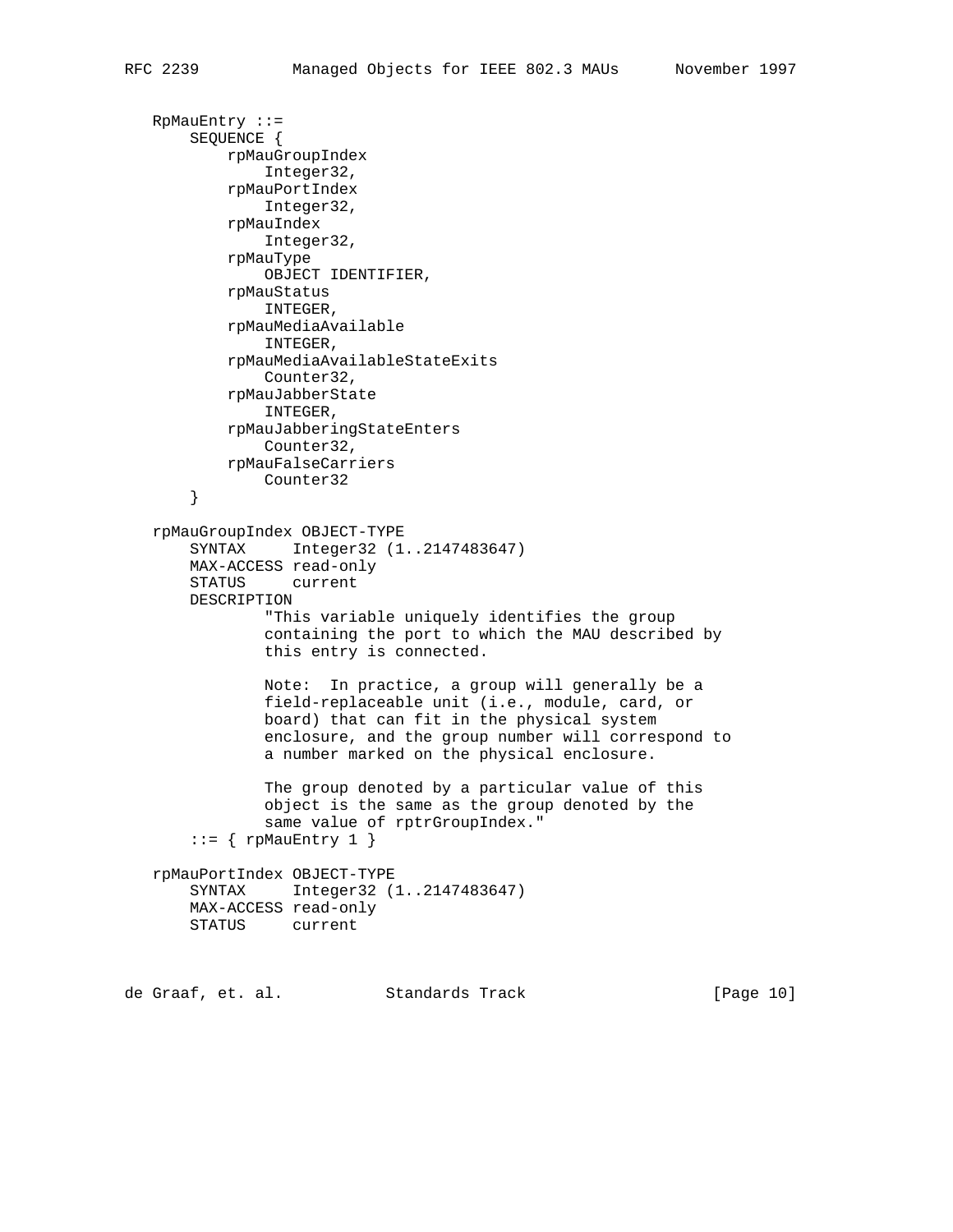```
 DESCRIPTION
               "This variable uniquely identifies the repeater
               port within group rpMauGroupIndex to which the MAU
               described by this entry is connected."
       REFERENCE
               "Reference RFC 1516, rptrPortIndex."
      ::= { rpMauEntry 2 }
   rpMauIndex OBJECT-TYPE
       SYNTAX Integer32 (1..2147483647)
       MAX-ACCESS read-only
       STATUS current
       DESCRIPTION
               "This variable uniquely identifies the MAU
               described by this entry from among other MAUs
               connected to the same port (rpMauPortIndex)."
       REFERENCE
               "[IEEE 802.3 Mgt], 30.5.1.1.1, aMAUID."
      ::= { rpMauEntry 3 }
   rpMauType OBJECT-TYPE
       SYNTAX OBJECT IDENTIFIER
       MAX-ACCESS read-only
       STATUS current
       DESCRIPTION
               "This object identifies the 10 or 100 Mb/s
 baseband MAU type. An initial set of MAU types
 are defined above. The assignment of OBJECT
               IDENTIFIERs to new types of MAUs is managed by the
               IANA. If the MAU type is unknown, the object
               identifier
               unknownMauType OBJECT IDENTIFIER ::= { 0 0 }
               is returned. Note that unknownMauType is a
               syntactically valid object identifier, and any
               conformant implementation of ASN.1 and the BER
               must be able to generate and recognize this
               value."
       REFERENCE
               "[IEEE 802.3 Mgt], 30.5.1.1.2, aMAUType."
      ::= { rpMauEntry 4 }
   rpMauStatus OBJECT-TYPE
       SYNTAX INTEGER {
                      other(1),
                      unknown(2),
                      operational(3),
```
de Graaf, et. al. Standards Track [Page 11]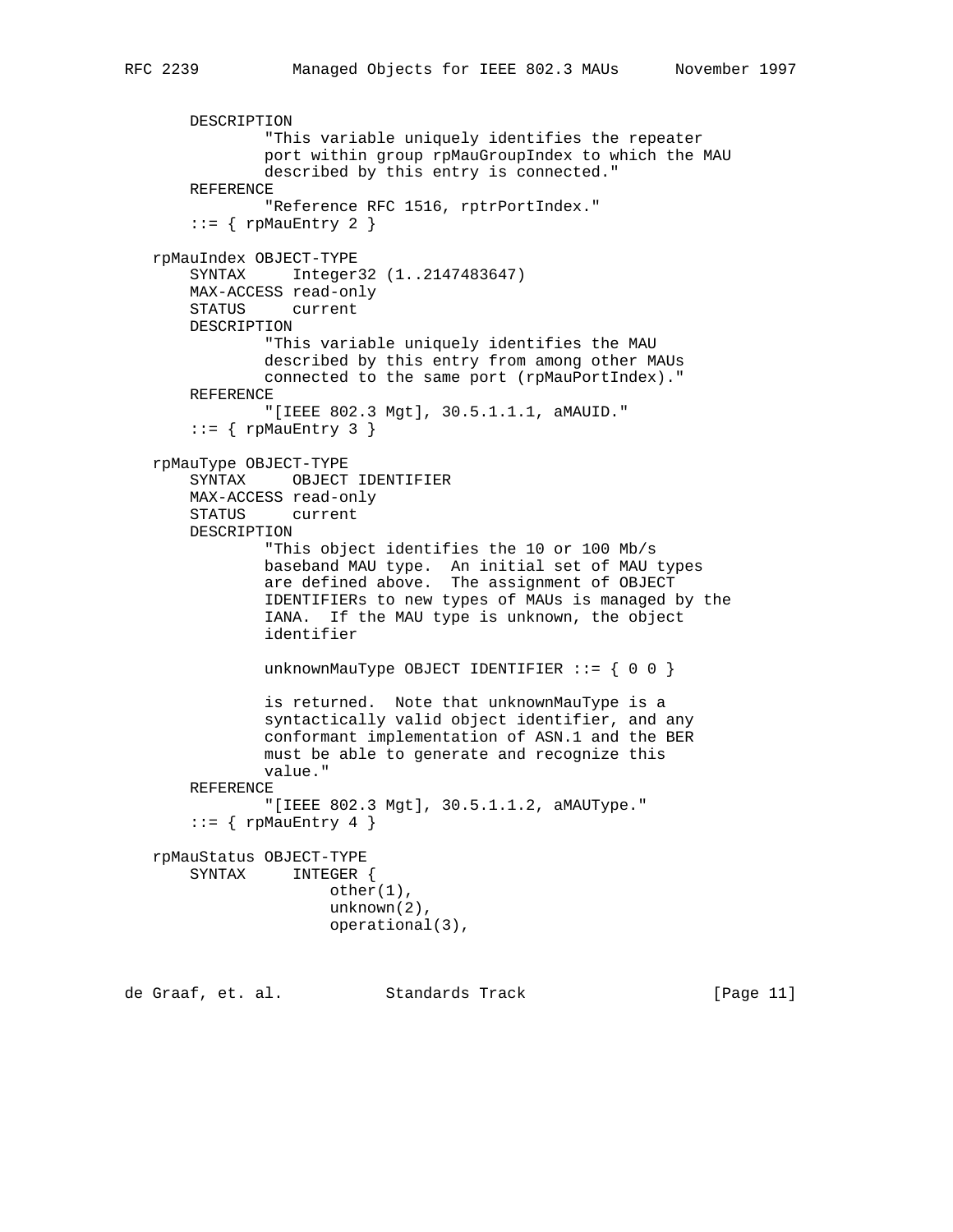standby(4), shutdown(5), reset(6) } MAX-ACCESS read-write STATUS current DESCRIPTION "The current state of the MAU. This object may be implemented as a read-only object by those agents and MAUs that do not implement software control of the MAU state. Some agents may not support setting the value of this object to some of the enumerated values. The value other(1) is returned if the MAU is in a state other than one of the states 2 through 6. The value unknown(2) is returned when the MAU's true state is unknown; for example, when it is being initialized. A MAU in the operational(3) state is fully functional, operates, and passes signals to its attached DTE or repeater port in accordance to its specification. A MAU in standby(4) state forces DI and CI to idle and the media transmitter to idle or fault, if supported. Standby(4) mode only applies to link type MAUs. The state of rpMauMediaAvailable is unaffected. A MAU in shutdown(5) state assumes the same condition on DI, CI, and the media transmitter as though it were powered down or not connected. The MAU may return other(1) value for the rpMauJabberState and rpMauMediaAvailable objects when it is in this state. For an AUI, this state will remove power from the AUI. Setting this variable to the value reset(6) resets the MAU in the same manner as a power-off, power on cycle of at least one-half second would. The agent is not required to return the value reset (6). Setting this variable to the value operational(3), standby(4), or shutdown(5) causes the MAU to

de Graaf, et. al. Standards Track [Page 12]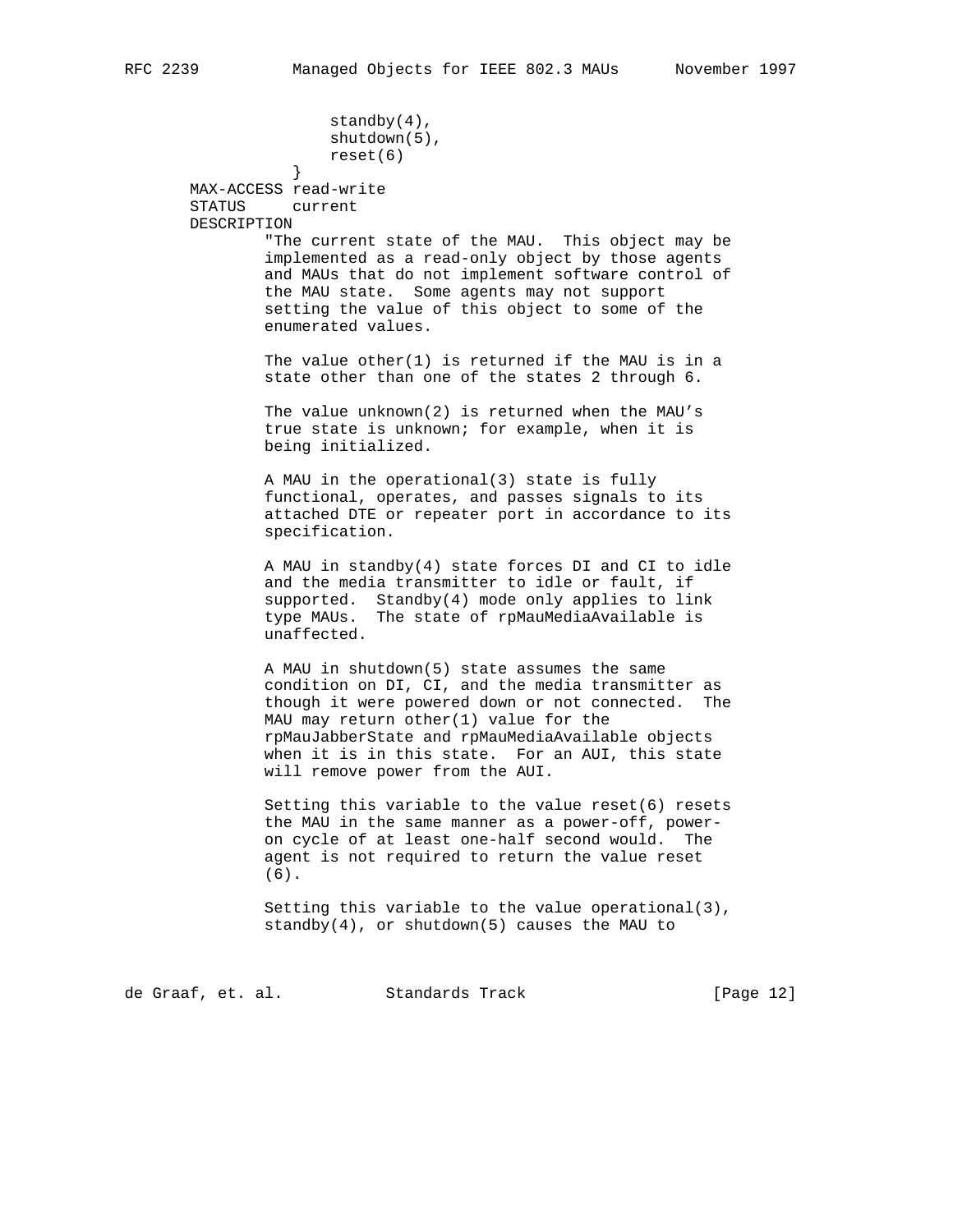```
 assume the respective state except that setting a
                mixing-type MAU or an AUI to standby(4) will cause
                the MAU to enter the shutdown state."
       REFERENCE
                "[IEEE 802.3 Mgt], 30.5.1.1.7, aMAUAdminState,
                30.5.1.2.2, acMAUAdminControl, and 30.5.1.2.1,
                acRESETMAU."
       ::= { rpMauEntry 5 }
   rpMauMediaAvailable OBJECT-TYPE
       SYNTAX INTEGER {
                      other(1),
                      unknown(2),
                       available(3),
                       notAvailable(4),
                       remoteFault(5),
                       invalidSignal(6),
                      remoteJabber(7),
                      remoteLinkLoss(8),
                  remoteTest(9)<br>}
 }
       MAX-ACCESS read-only
       STATUS current
       DESCRIPTION
                "If the MAU is a link or fiber type (FOIRL,
                10BASE-T, 10BASE-F) then this is equivalent to the
                link test fail state/low light function. For an
                AUI or a coax (including broadband) MAU this
                indicates whether or not loopback is detected on
                the DI circuit. The value of this attribute
                persists between packets for MAU types AUI,
                10BASE5, 10BASE2, 10BROAD36, and 10BASE-FP.
                The value other(1) is returned if the
                mediaAvailable state is not one of 2 through 6.
                The value unknown(2) is returned when the MAU's
                true state is unknown; for example, when it is
                being initialized. At power-up or following a
                reset, the value of this attribute will be unknown
                for AUI, coax, and 10BASE-FP MAUs. For these MAUs
                loopback will be tested on each transmission
                during which no collision is detected. If DI is
                receiving input when DO returns to IDL after a
                transmission and there has been no collision
                during the transmission then loopback will be
                detected. The value of this attribute will only
                change during non-collided transmissions for AUI,
```
de Graaf, et. al. Standards Track [Page 13]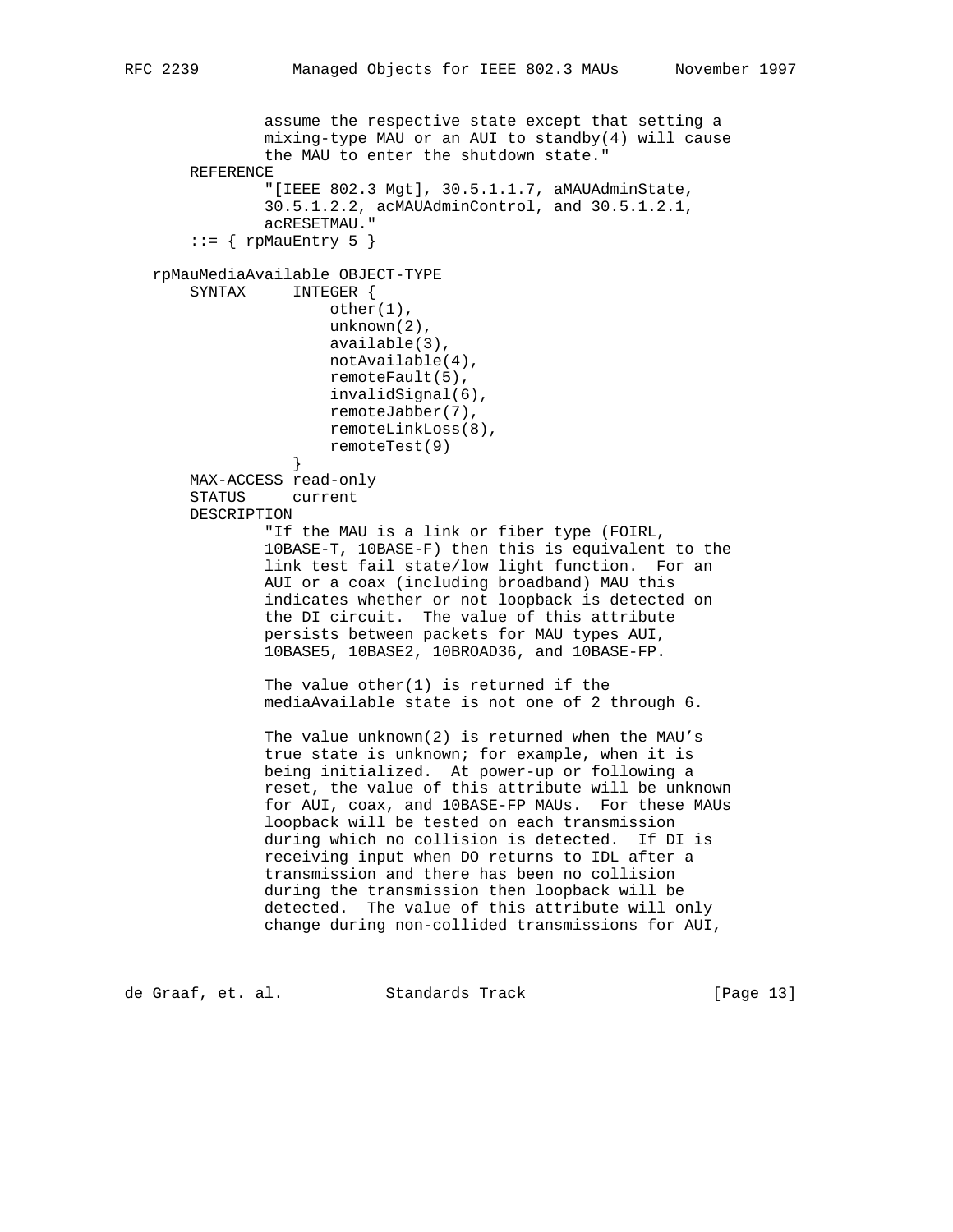coax, and 10BASE-FP MAUs.

 For 100BASE-T4, 100BASE-TX and 100BASE-FX the enumerations match the states within the respective link integrity state diagrams, fig 23- 12 and 24-15 of sections 23 and 24 of [2]. Any MAU which implements management of auto negotiation will map remote fault indication to remote fault.

 The value available(3) indicates that the link, light, or loopback is normal. The value notAvailable(4) indicates link loss, low light, or no loopback.

 The value remoteFault(5) indicates that a fault has been detected at the remote end of the link. This value applies to 10BASE-FB, 100BASE-T4 Far End Fault Indication and non-specified remote faults from a system running auto-negotiation. The values remoteJabber(7), remoteLinkLoss(8), and remoteTest(9) should be used instead of remoteFault(5) where the reason for remote fault is identified in the remote signaling protocol.

 The value invalidSignal(6) indicates that an invalid signal has been received from the other end of the link. InvalidSignal(6) applies only to MAUs of type 10BASE-FB.

 Where an IEEE Std 802.3u-1995 clause 22 MII is present, a logic one in the remote fault bit (reference section 22.2.4.2.8 of that document) maps to the value remoteFault(5), and a logic zero in the link status bit (reference section 22.2.4.2.10 of that document) maps to the value notAvailable(4). The value notAvailable(4) takes precedence over the value remoteFault(5)." REFERENCE "[IEEE 802.3 Mgt], 30.5.1.1.4, aMediaAvailable."  $::= \{$  rpMauEntry 6  $\}$  rpMauMediaAvailableStateExits OBJECT-TYPE SYNTAX Counter32 MAX-ACCESS read-only STATUS current

DESCRIPTION

"A count of the number of times that

de Graaf, et. al. Standards Track [Page 14]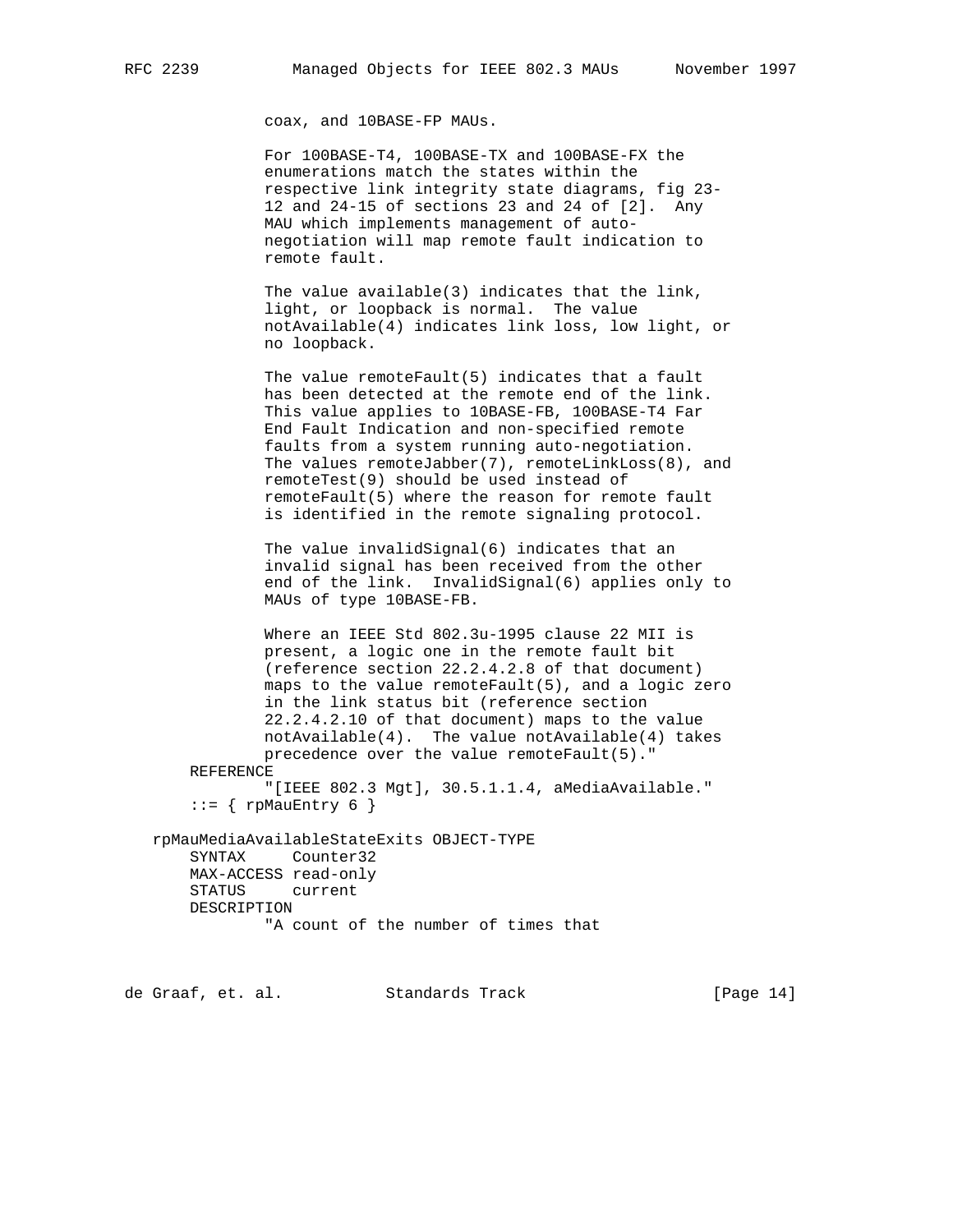```
 rpMauMediaAvailable for this MAU instance leaves
               the state available(3)."
       REFERENCE
               "[IEEE 802.3 Mgt], 30.5.1.1.5, aLoseMediaCounter."
       ::= { rpMauEntry 7 }
   rpMauJabberState OBJECT-TYPE
       SYNTAX INTEGER {
                      other(1),
                      unknown(2),
                      noJabber(3),
                  jabbering(4)<br>}
 }
       MAX-ACCESS read-only
       STATUS current
       DESCRIPTION
                "The value other(1) is returned if the jabber
               state is not 2, 3, or 4. The agent must always
               return other(1) for MAU type dot3MauTypeAUI.
               The value unknown(2) is returned when the MAU's
               true state is unknown; for example, when it is
               being initialized.
               If the MAU is not jabbering the agent returns
               noJabber(3). This is the 'normal' state.
               If the MAU is in jabber state the agent returns
               the jabbering(4) value."
       REFERENCE
                "[IEEE 802.3 Mgt], 30.5.1.1.6,
               aJabber.jabberFlag."
       ::= { rpMauEntry 8 }
   rpMauJabberingStateEnters OBJECT-TYPE
       SYNTAX Counter32
       MAX-ACCESS read-only
       STATUS current
       DESCRIPTION
                "A count of the number of times that
               mauJabberState for this MAU instance enters the
               state jabbering(4). For MAUs of type
               dot3MauTypeAUI, dot3MauType100BaseT4,
               dot3MauType100BaseTX, and dot3MauType100BaseFX,
               this counter will always indicate zero."
       REFERENCE
               "[IEEE 802.3 Mgt], 30.5.1.1.6,
               aJabber.jabberCounter."
```
de Graaf, et. al. Standards Track [Page 15]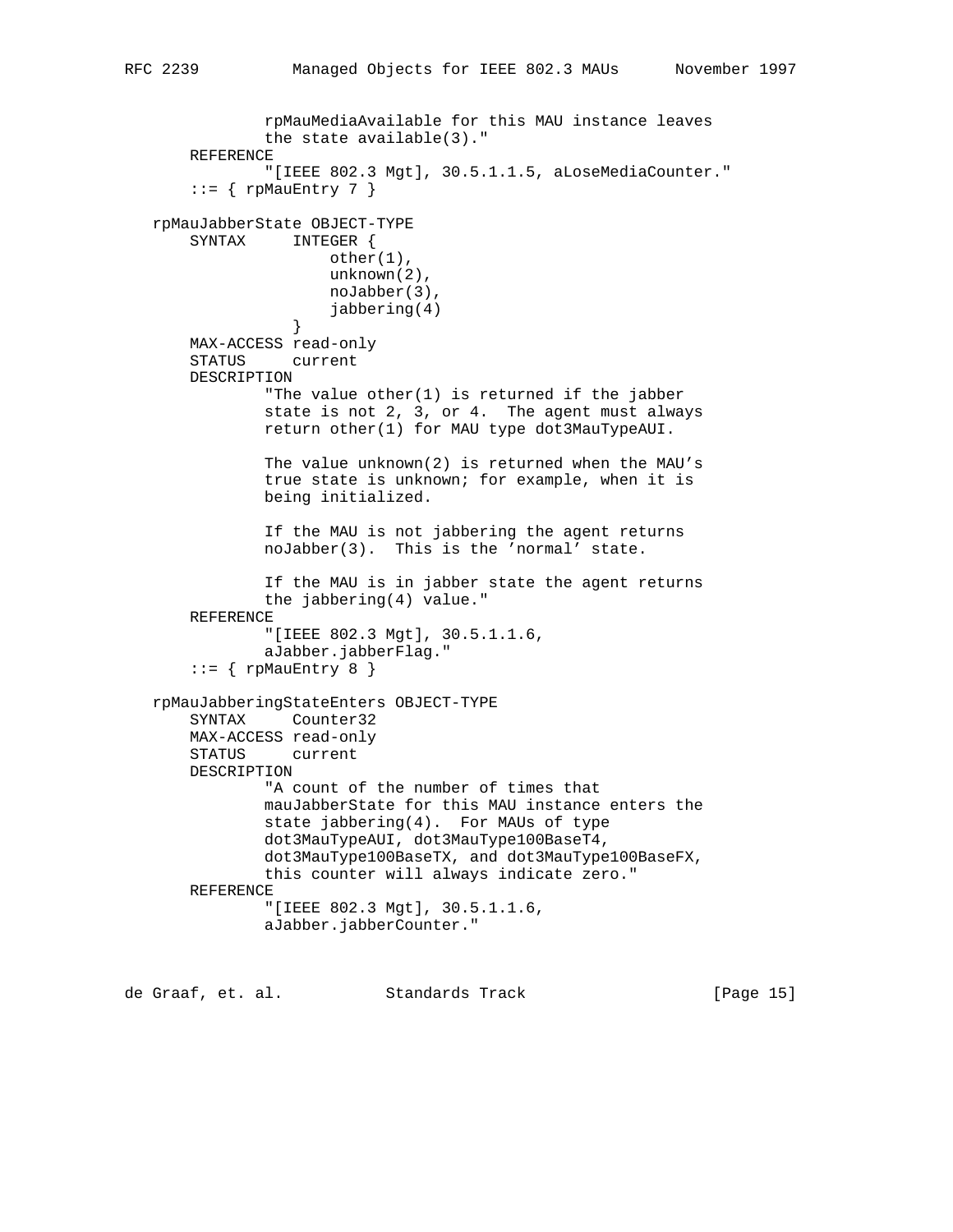```
::= { rpMauEntry 9 }
 rpMauFalseCarriers OBJECT-TYPE
     SYNTAX Counter32
    MAX-ACCESS read-only
    STATUS current
    DESCRIPTION
             "A count of the number of false carrier events
             during IDLE in 100BASE-X links. This counter does
             not increment at the symbol rate. It can
             increment after a valid carrier completion at a
             maximum rate of once per 100 ms until the next
             carrier event.
             This counter increments only for MAUs of type
             dot3MauType100BaseT4, dot3MauType100BaseTX, and
             dot3MauType100BaseFX. For all other MAU types,
             this counter will always indicate zero.
             The approximate minimum time for rollover of this
             counter is 7.4 hours."
     REFERENCE
             "[IEEE 802.3 Mgt], 30.5.1.1.10, aFalseCarriers."
    ::= { rpMauEntry 10 }
 -- The rpJackTable applies to MAUs attached to repeaters
 -- which have one or more external jacks (connectors).
 rpJackTable OBJECT-TYPE
     SYNTAX SEQUENCE OF RpJackEntry
    MAX-ACCESS not-accessible
    STATUS current
     DESCRIPTION
             "Information about the external jacks attached to
            MAUs attached to the ports of a repeater."
     ::= { dot3RpMauBasicGroup 2 }
 rpJackEntry OBJECT-TYPE
     SYNTAX RpJackEntry
    MAX-ACCESS not-accessible
     STATUS current
    DESCRIPTION
             "An entry in the table, containing information
             about a particular jack."
     INDEX { rpMauGroupIndex,
                rpMauPortIndex,
```
de Graaf, et. al. Standards Track [Page 16]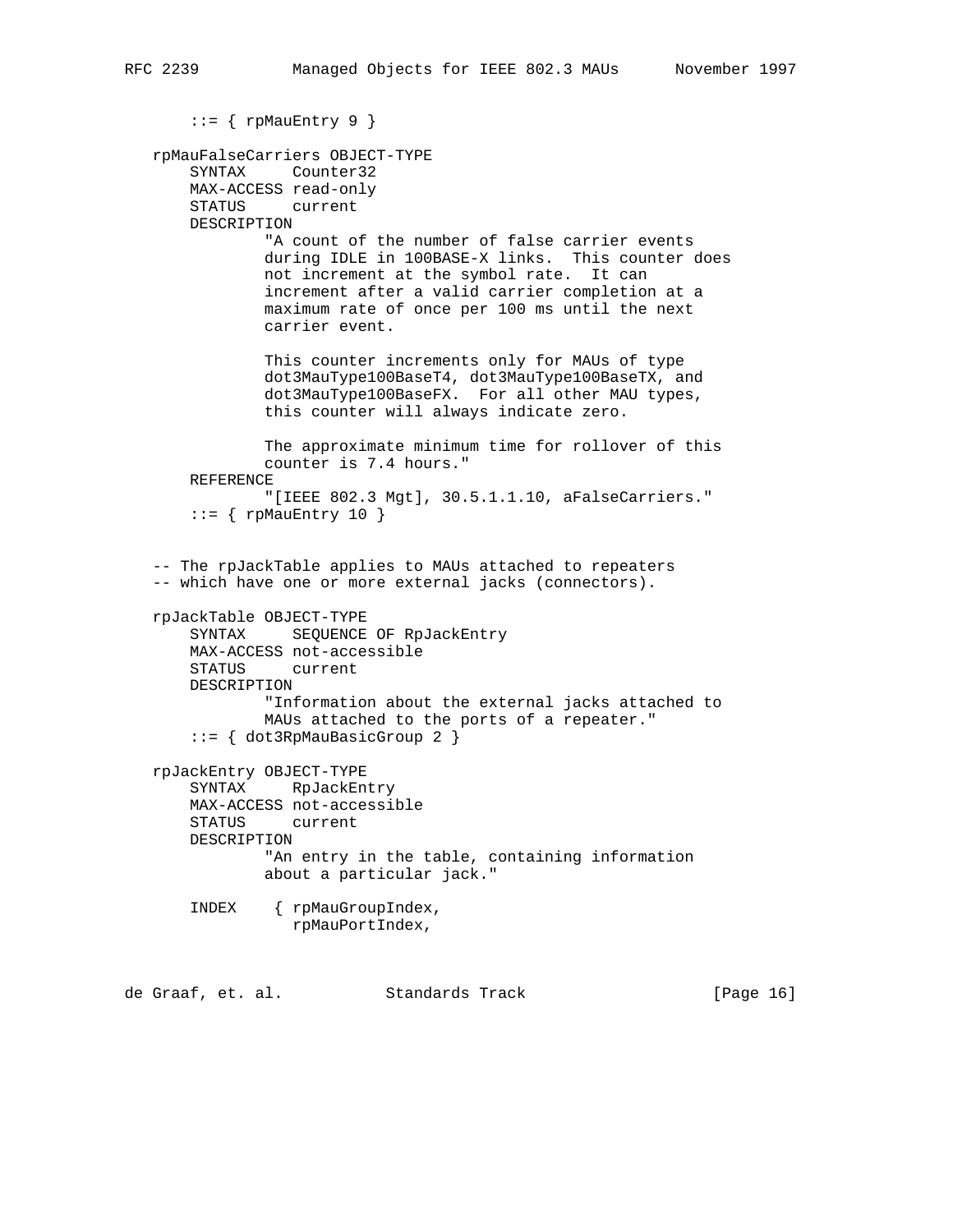```
 rpMauIndex,
                  rpJackIndex }
       ::= { rpJackTable 1 }
   RpJackEntry ::=
       SEQUENCE {
           rpJackIndex
               Integer32,
           rpJackType
               JackType
       }
   rpJackIndex OBJECT-TYPE
       SYNTAX Integer32 (1..2147483647)
       MAX-ACCESS not-accessible
       STATUS current
       DESCRIPTION
               "This variable uniquely identifies the jack
               described by this entry from among other jacks
               attached to the same MAU (rpMauIndex)."
       ::= { rpJackEntry 1 }
   rpJackType OBJECT-TYPE
       SYNTAX JackType
       MAX-ACCESS read-only
       STATUS current
       DESCRIPTION
                "The jack connector type, as it appears on the
                outside of the system."
      ::= { rpJackEntry 2 }
- -- The Basic Interface MAU Table
 --
   ifMauTable OBJECT-TYPE
       SYNTAX SEQUENCE OF IfMauEntry
       MAX-ACCESS not-accessible
       STATUS current
       DESCRIPTION
                "Table of descriptive and status information about
               MAU(s) attached to an interface."
        ::= { dot3IfMauBasicGroup 1 }
   ifMauEntry OBJECT-TYPE
       SYNTAX IfMauEntry
```
de Graaf, et. al. Standards Track [Page 17]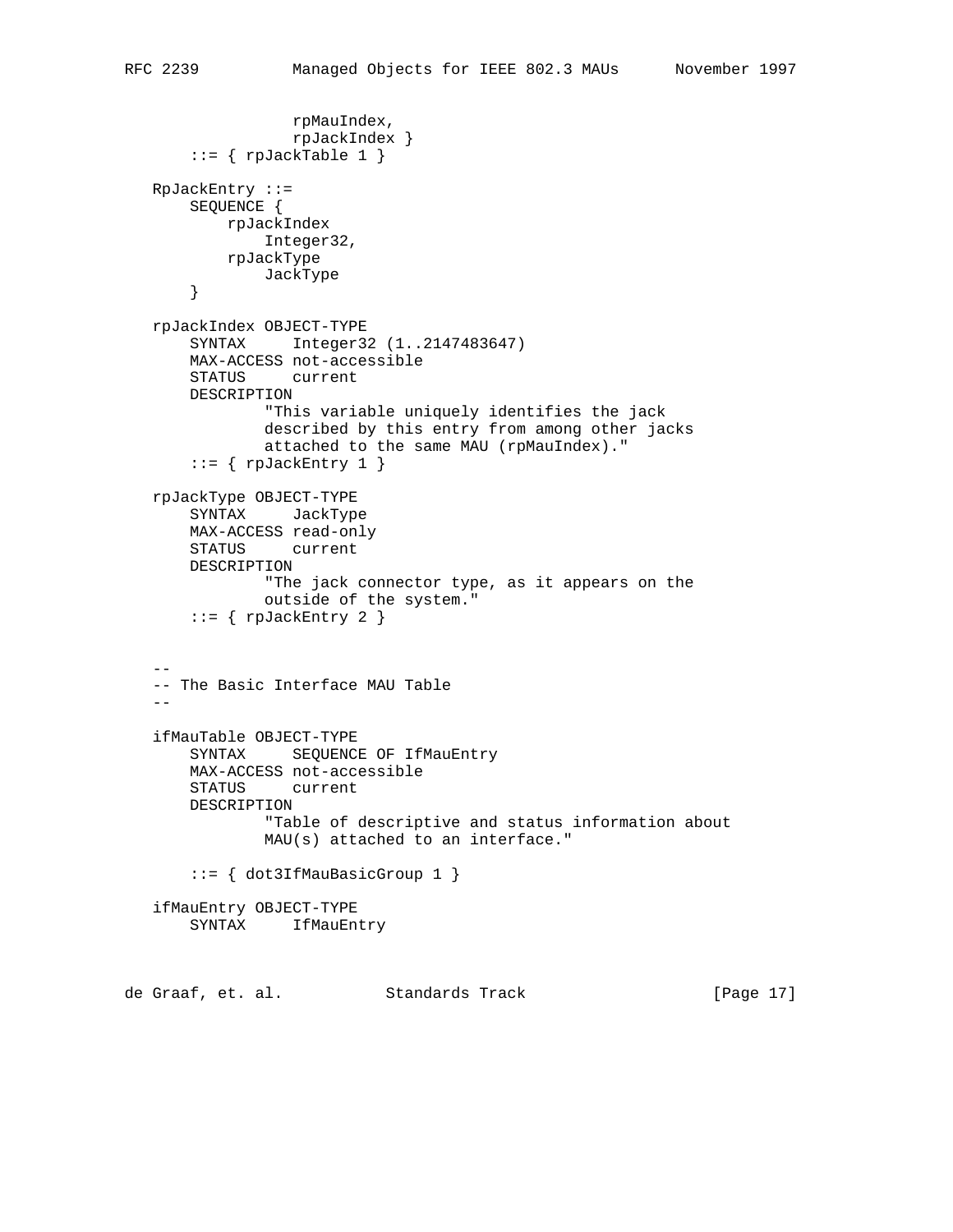```
 MAX-ACCESS not-accessible
    STATUS current
    DESCRIPTION
             "An entry in the table, containing information
            about a single MAU."
     INDEX { ifMauIfIndex, ifMauIndex }
    ::= { ifMauTable 1 }
 IfMauEntry ::=
    SEQUENCE {
         ifMauIfIndex
            Integer32,
         ifMauIndex
            Integer32,
         ifMauType
            OBJECT IDENTIFIER,
         ifMauStatus
            INTEGER,
         ifMauMediaAvailable
            INTEGER,
         ifMauMediaAvailableStateExits
            Counter32,
         ifMauJabberState
            INTEGER,
         ifMauJabberingStateEnters
            Counter32,
         ifMauFalseCarriers
            Counter32,
         ifMauTypeList
            Integer32,
         ifMauDefaultType
            OBJECT IDENTIFIER,
         ifMauAutoNegSupported
            TruthValue
     }
 ifMauIfIndex OBJECT-TYPE
     SYNTAX Integer32 (1..2147483647)
    MAX-ACCESS read-only
    STATUS current
    DESCRIPTION
             "This variable uniquely identifies the interface
             to which the MAU described by this entry is
            connected."
    REFERENCE
             "RFC 1213, ifIndex"
    ::= { ifMauEntry 1 }
```
de Graaf, et. al. Standards Track [Page 18]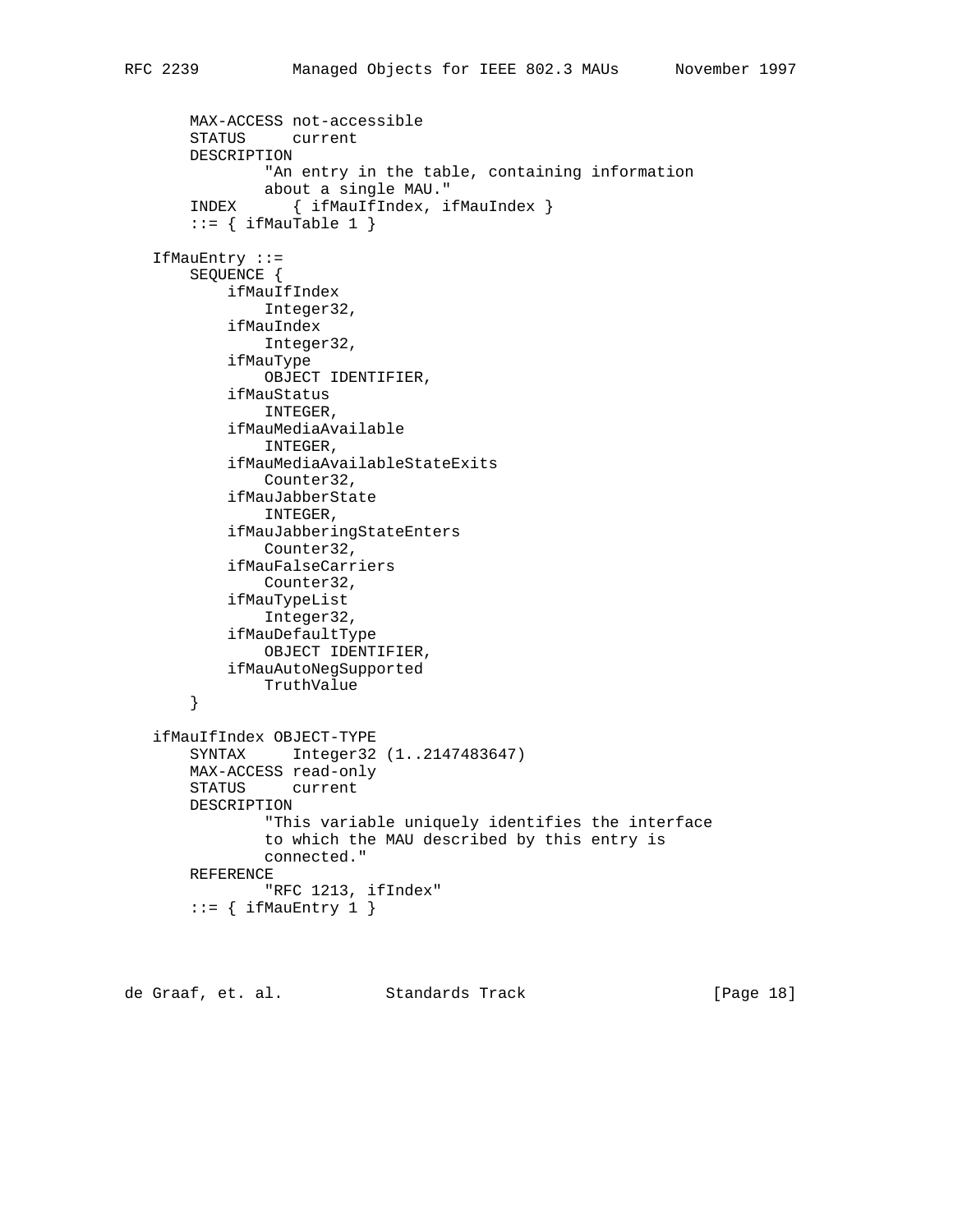```
 ifMauIndex OBJECT-TYPE
     SYNTAX Integer32 (1..2147483647)
    MAX-ACCESS read-only
    STATUS current
    DESCRIPTION
             "This variable uniquely identifies the MAU
             described by this entry from among other MAUs
             connected to the same interface (ifMauIfIndex)."
    REFERENCE
             "[IEEE 802.3 Mgt], 30.5.1.1.1, aMAUID."
    ::= { ifMauEntry 2 }
 ifMauType OBJECT-TYPE
    SYNTAX OBJECT IDENTIFIER
    MAX-ACCESS read-only
    STATUS current
    DESCRIPTION
             "This object identifies the 10 or 100 Mb/s
             baseband or broadband MAU type. An initial set of
             MAU types are defined above. The assignment of
             OBJECT IDENTIFIERs to new types of MAUs is managed
             by the IANA. If the MAU type is unknown, the
             object identifier
            unknownMauType OBJECT IDENTIFIER ::= \{ 0 0 \} is returned. Note that unknownMauType is a
             syntactically valid object identifier, and any
             conformant implementation of ASN.1 and the BER
             must be able to generate and recognize this value.
             This object represents the operational type of the
             MAU, as determined by either (1) the result of the
             auto-negotiation function or (2) if auto-
             negotiation is not enabled or is not implemented
             for this MAU, by the value of the object
             ifMauDefaultType. In case (2), a set to the
             object ifMauDefaultType will force the MAU into
             the new operating mode."
    REFERENCE
             "[IEEE 802.3 Mgt], 30.5.1.1.2, aMAUType."
    ::= { ifMauEntry 3 }
 ifMauStatus OBJECT-TYPE
    SYNTAX INTEGER {
                    other(1),
                    unknown(2),
                    operational(3),
```
de Graaf, et. al. Standards Track [Page 19]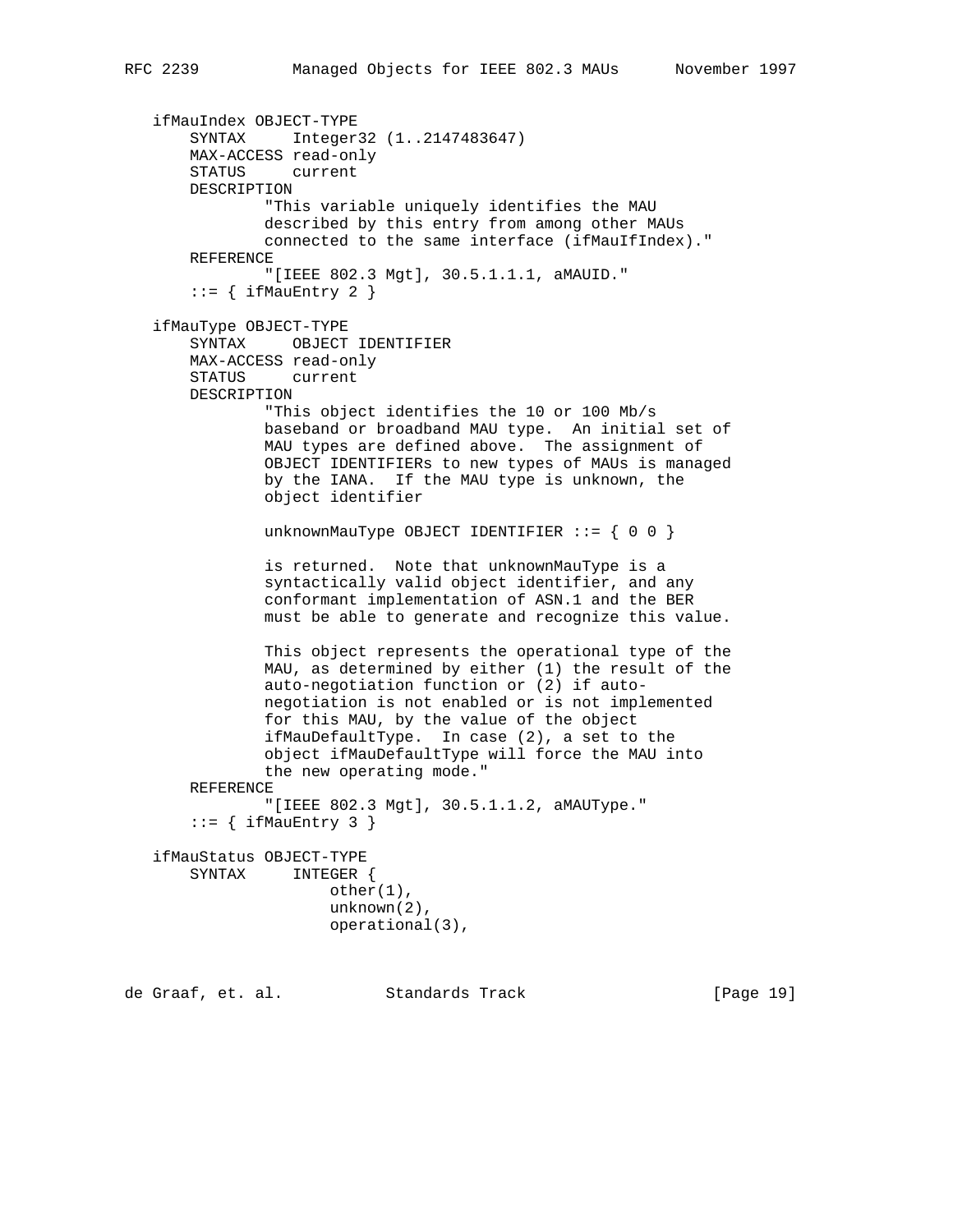standby(4), shutdown(5), reset(6) } MAX-ACCESS read-write STATUS current DESCRIPTION "The current state of the MAU. This object may be implemented as a read-only object by those agents and MAUs that do not implement software control of the MAU state. Some agents may not support setting the value of this object to some of the enumerated values. The value other(1) is returned if the MAU is in a state other than one of the states 2 through 6. The value unknown(2) is returned when the MAU's true state is unknown; for example, when it is being initialized. A MAU in the operational(3) state is fully functional, operates, and passes signals to its attached DTE or repeater port in accordance to its specification. A MAU in standby(4) state forces DI and CI to idle and the media transmitter to idle or fault, if supported. Standby(4) mode only applies to link type MAUs. The state of ifMauMediaAvailable is unaffected. A MAU in shutdown(5) state assumes the same condition on DI, CI, and the media transmitter as though it were powered down or not connected. The MAU may return other(1) value for the ifMauJabberState and ifMauMediaAvailable objects when it is in this state. For an AUI, this state will remove power from the AUI. Setting this variable to the value reset(6) resets the MAU in the same manner as a power-off, power on cycle of at least one-half second would. The agent is not required to return the value reset (6). Setting this variable to the value operational(3), standby(4), or shutdown(5) causes the MAU to

de Graaf, et. al. Standards Track [Page 20]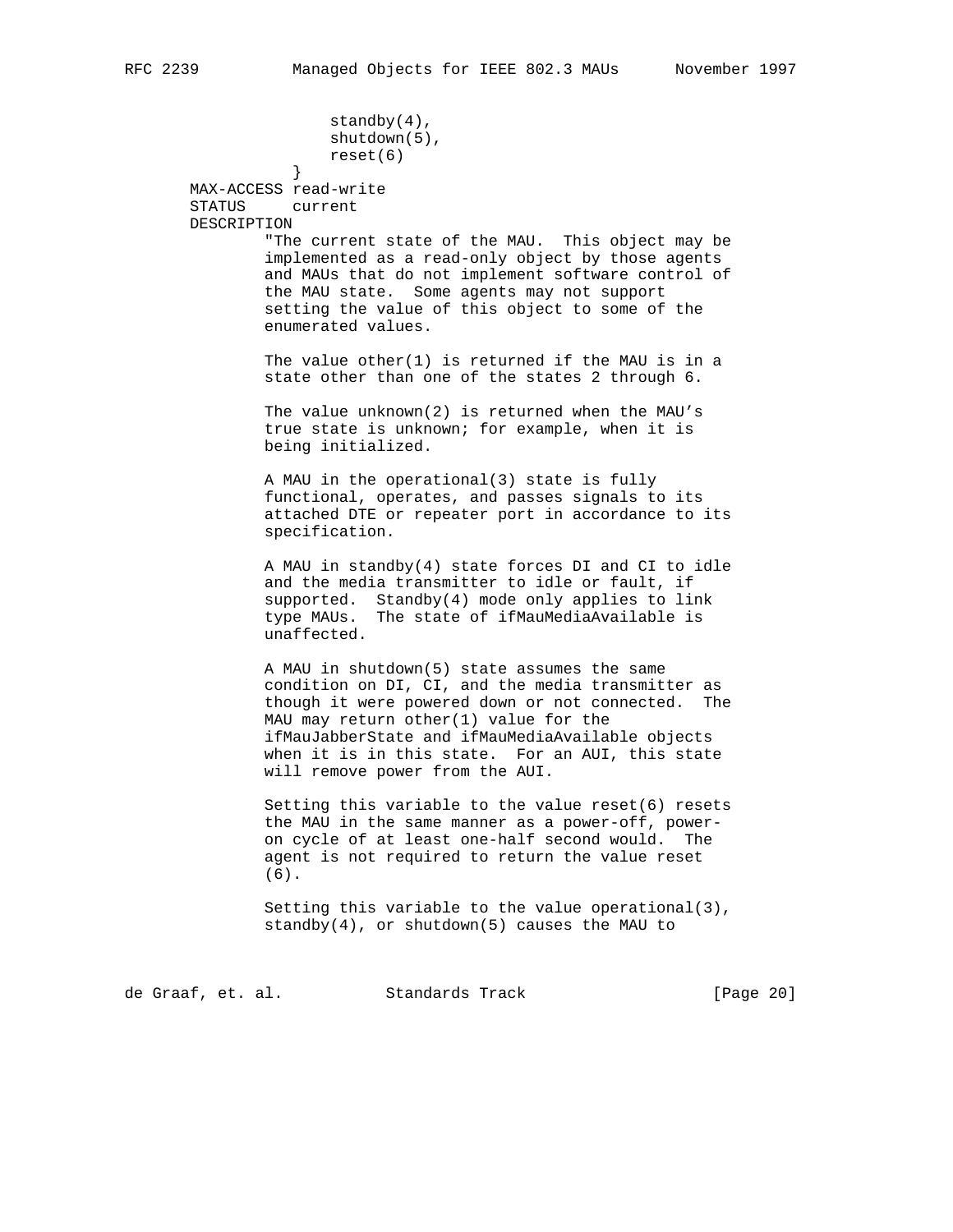```
 assume the respective state except that setting a
               mixing-type MAU or an AUI to standby(4) will cause
                the MAU to enter the shutdown state."
       REFERENCE
                "[IEEE 802.3 Mgt], 30.5.1.1.7, aMAUAdminState,
                30.5.1.2.2, acMAUAdminControl, and 30.5.1.2.1,
                acRESETMAU."
       ::= { ifMauEntry 4 }
   ifMauMediaAvailable OBJECT-TYPE
       SYNTAX INTEGER {
                      other(1),
                      unknown(2),
                       available(3),
                       notAvailable(4),
                       remoteFault(5),
                       invalidSignal(6),
                      remoteJabber(7),
                      remoteLinkLoss(8),
                 remoteTest(9)<br>}
 }
       MAX-ACCESS read-only
       STATUS current
       DESCRIPTION
                "If the MAU is a link or fiber type (FOIRL,
                10BASE-T, 10BASE-F) then this is equivalent to the
                link test fail state/low light function. For an
               AUI or a coax (including broadband) MAU this
               indicates whether or not loopback is detected on
               the DI circuit. The value of this attribute
                persists between packets for MAU types AUI,
               10BASE5, 10BASE2, 10BROAD36, and 10BASE-FP.
                The value other(1) is returned if the
               mediaAvailable state is not one of 2 through 6.
               The value unknown(2) is returned when the MAU's
                true state is unknown; for example, when it is
               being initialized. At power-up or following a
               reset, the value of this attribute will be unknown
               for AUI, coax, and 10BASE-FP MAUs. For these MAUs
                loopback will be tested on each transmission
               during which no collision is detected. If DI is
               receiving input when DO returns to IDL after a
               transmission and there has been no collision
                during the transmission then loopback will be
               detected. The value of this attribute will only
               change during non-collided transmissions for AUI,
```
de Graaf, et. al. Standards Track [Page 21]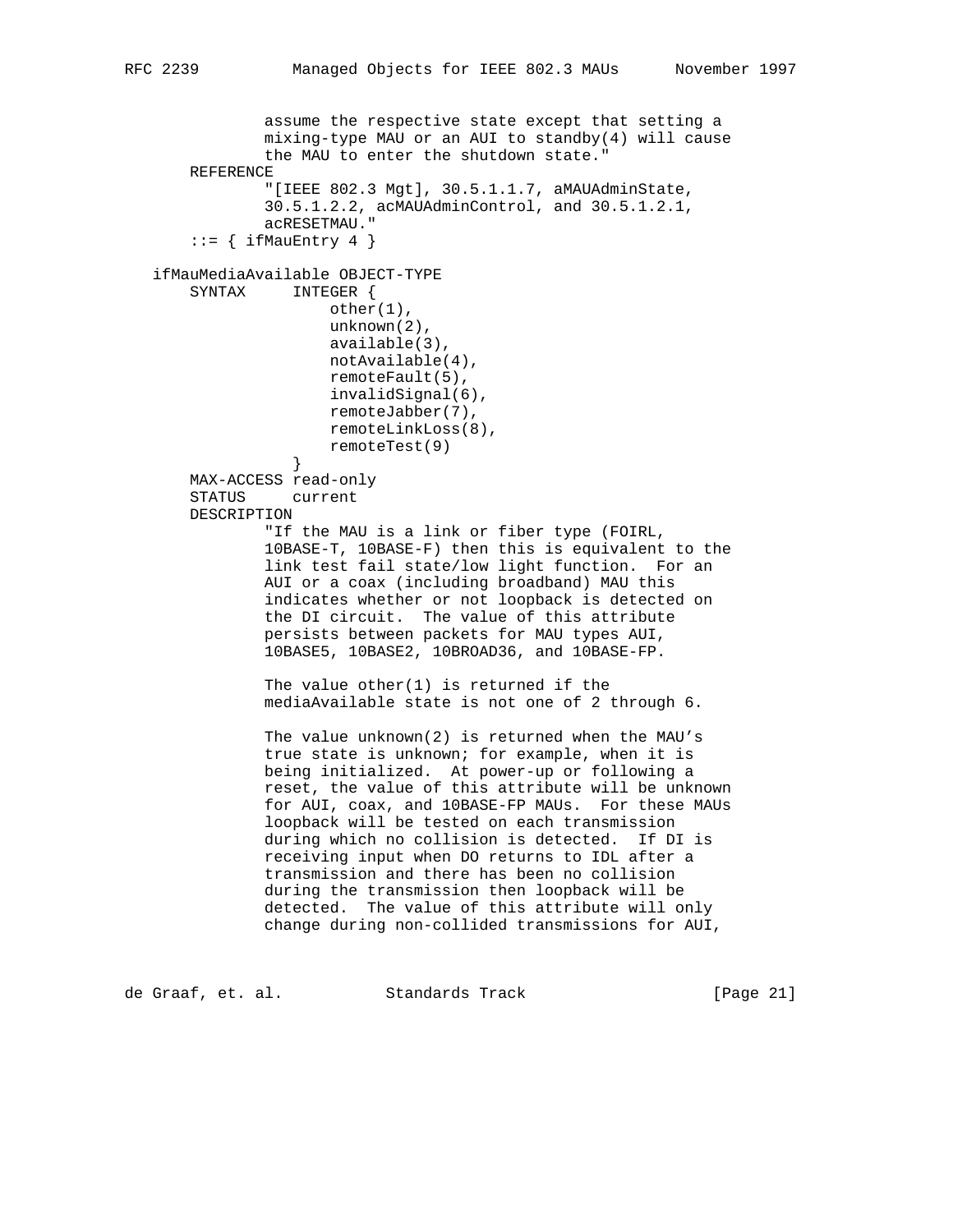coax, and 10BASE-FP MAUs.

 For 100BASE-T4, 100BASE-TX and 100BASE-FX the enumerations match the states within the respective link integrity state diagrams, fig 23- 12 and 24-15 of sections 23 and 24 of [2]. Any MAU which implements management of auto negotiation will map remote fault indication to remote fault.

 The value available(3) indicates that the link, light, or loopback is normal. The value notAvailable(4) indicates link loss, low light, or no loopback.

 The value remoteFault(5) indicates that a fault has been detected at the remote end of the link. This value applies to 10BASE-FB, 100BASE-T4 Far End Fault Indication and non-specified remote faults from a system running auto-negotiation. The values remoteJabber(7), remoteLinkLoss(8), and remoteTest(9) should be used instead of remoteFault(5) where the reason for remote fault is identified in the remote signaling protocol.

 The value invalidSignal(6) indicates that an invalid signal has been received from the other end of the link. InvalidSignal(6) applies only to MAUs of type 10BASE-FB.

 Where an IEEE Std 802.3u-1995 clause 22 MII is present, a logic one in the remote fault bit (reference section 22.2.4.2.8 of that document) maps to the value remoteFault(5), and a logic zero in the link status bit (reference section 22.2.4.2.10 of that document) maps to the value notAvailable(4). The value notAvailable(4) takes precedence over the value remoteFault(5)." REFERENCE "[IEEE 802.3 Mgt], 30.5.1.1.4, aMediaAvailable."  $::=$  { ifMauEntry 5 } ifMauMediaAvailableStateExits OBJECT-TYPE SYNTAX Counter32 MAX-ACCESS read-only

 STATUS current DESCRIPTION "A count of the number of times that

de Graaf, et. al. Standards Track [Page 22]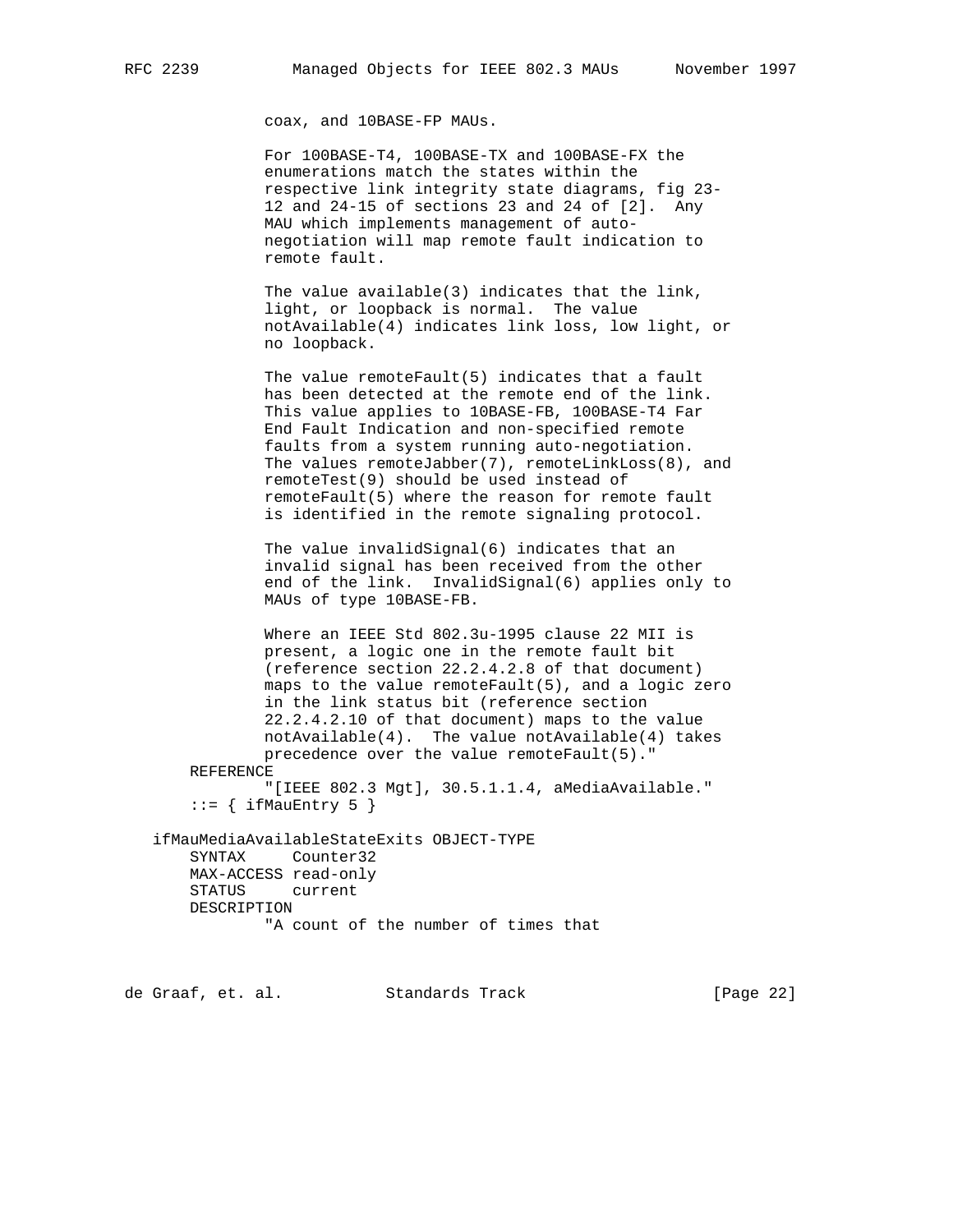```
 ifMauMediaAvailable for this MAU instance leaves
               the state available(3)."
       REFERENCE
               "[IEEE 802.3 Mgt], 30.5.1.1.5, aLoseMediaCounter."
       ::= { ifMauEntry 6 }
   ifMauJabberState OBJECT-TYPE
       SYNTAX INTEGER {
                      other(1),
                      unknown(2),
                      noJabber(3),
                  jabbering(4)<br>}
 }
       MAX-ACCESS read-only
       STATUS current
       DESCRIPTION
               "The value other(1) is returned if the jabber
               state is not 2, 3, or 4. The agent must always
               return other(1) for MAU type dot3MauTypeAUI.
               The value unknown(2) is returned when the MAU's
               true state is unknown; for example, when it is
               being initialized.
               If the MAU is not jabbering the agent returns
               noJabber(3). This is the 'normal' state.
               If the MAU is in jabber state the agent returns
               the jabbering(4) value."
       REFERENCE
                "[IEEE 802.3 Mgt], 30.5.1.1.6,
               aJabber.jabberFlag."
       ::= { ifMauEntry 7 }
   ifMauJabberingStateEnters OBJECT-TYPE
       SYNTAX Counter32
       MAX-ACCESS read-only
       STATUS current
       DESCRIPTION
                "A count of the number of times that
               mauJabberState for this MAU instance enters the
               state jabbering(4). For MAUs of type
               dot3MauTypeAUI, dot3MauType100BaseT4,
               dot3MauType100BaseTX, and dot3MauType100BaseFX,
               this counter will always indicate zero."
       REFERENCE
               "[IEEE 802.3 Mgt], 30.5.1.1.6,
               aJabber.jabberCounter."
```
de Graaf, et. al. Standards Track [Page 23]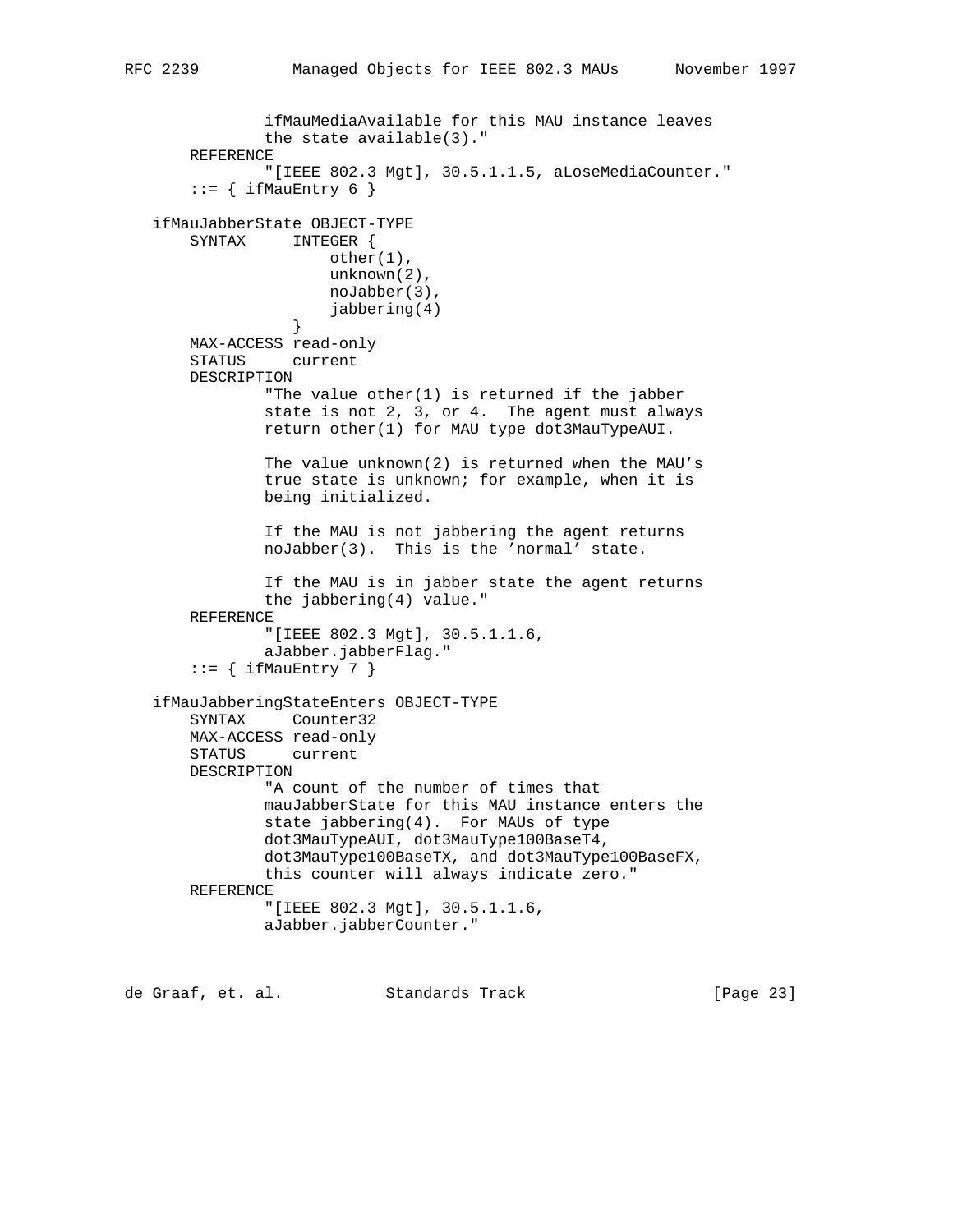```
::= { ifMauEntry 8 }
    ifMauFalseCarriers OBJECT-TYPE
       SYNTAX Counter32
       MAX-ACCESS read-only
       STATUS current
       DESCRIPTION
               "A count of the number of false carrier events
               during IDLE in 100BASE-X links. This counter does
               not increment at the symbol rate. It can
               increment after a valid carrier completion at a
               maximum rate of once per 100 ms until the next
               carrier event.
               This counter increments only for MAUs of type
               dot3MauType100BaseT4, dot3MauType100BaseTX, and
               dot3MauType100BaseFX. For all other MAU types,
               this counter will always indicate zero.
               The approximate minimum time for rollover of this
               counter is 7.4 hours."
       REFERENCE
               "[IEEE 802.3 Mgt], 30.5.1.1.10, aFalseCarriers."
       ::= { ifMauEntry 9 }
    ifMauTypeList OBJECT-TYPE
       SYNTAX Integer32
       MAX-ACCESS read-only
       STATUS current
       DESCRIPTION
                "A value that uniquely identifies the set of
               possible IEEE 802.3 types that the MAU could be.
               The value is a sum which initially takes the value
                zero. Then, for each type capability of this MAU,
                2 raised to the power noted below is added to the
               sum. For example, a MAU which has the capability
                to be only 10BASE-T would have a value of 512
                (2**9). In contrast, a MAU which supports both
                10Base-T (full duplex) and 100BASE-TX (full
               duplex) would have a value of ((2**11) + (2**16)) or 67584.
                The powers of 2 assigned to the capabilities are
                these:
                Power Capability
                 0 other or unknown
                 1 AUI
de Graaf, et. al. Standards Track [Page 24]
```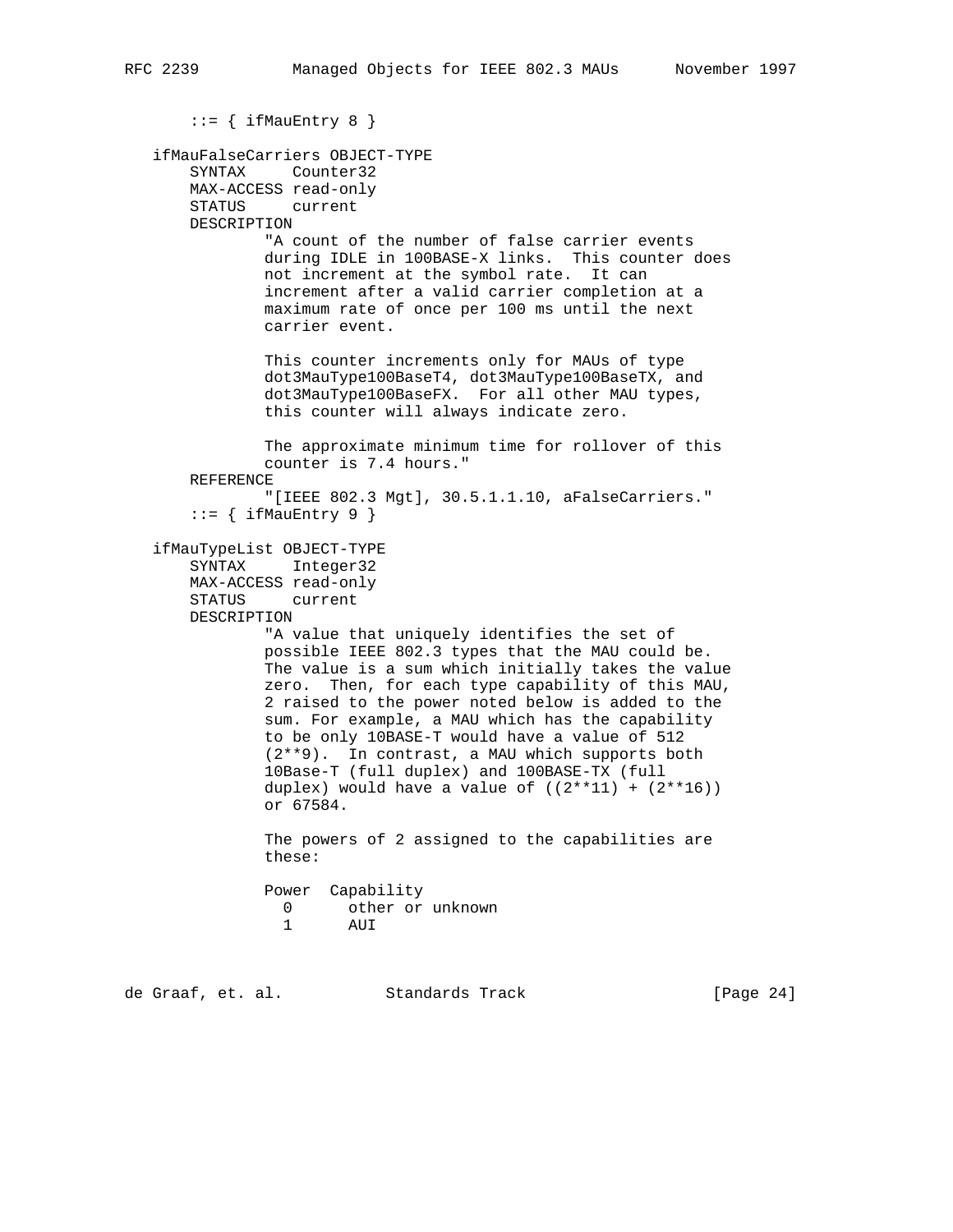| 2              | $10$ BASE-5                                                                                     |
|----------------|-------------------------------------------------------------------------------------------------|
| 3              | FOIRL                                                                                           |
| $\overline{4}$ | $10$ BASE-2                                                                                     |
| 5              | 10BASE-T duplex mode unknown                                                                    |
| 6              | 10BASE-FP                                                                                       |
| 7              | 10BASE-FB                                                                                       |
| 8              | 10BASE-FL duplex mode unknown                                                                   |
| 9              | 10BROAD36                                                                                       |
| 10             | 10BASE-T half duplex mode                                                                       |
| 11             | 10BASE-T full duplex mode                                                                       |
| 12             | 10BASE-FL half duplex mode                                                                      |
| 13             | 10BASE-FL full duplex mode                                                                      |
| 14             | $100$ BASE-T4                                                                                   |
| 15             | 100BASE-TX half duplex mode                                                                     |
|                | 100BASE-TX full duplex mode                                                                     |
| 17             | 100BASE-FX half duplex mode                                                                     |
| 18             | 100BASE-FX full duplex mode                                                                     |
| 19             | 100BASE-T2 half duplex mode                                                                     |
| 20             | 100BASE-T2 full duplex mode                                                                     |
|                | If auto-negotiation is present on this MAU, this<br>object will map to ifMauAutoNegCapability." |

 $::=$  { ifMauEntry 10 }

```
 ifMauDefaultType OBJECT-TYPE
```
 SYNTAX OBJECT IDENTIFIER MAX-ACCESS read-write

STATUS current

DESCRIPTION

 "This object identifies the default administrative 10 or 100 Mb/s baseband MAU type, to be used in conjunction with the operational MAU type denoted by ifMauType.

 The set of possible values for this object is the same as the set defined for the ifMauType object.

 This object represents the administratively configured type of the MAU. If auto-negotiation is not enabled or is not implemented for this MAU, the value of this object determines the operational type of the MAU. In this case, a set to this object will force the MAU into the specified operating mode.

 If auto-negotiation is implemented and enabled for this MAU, the operational type of the MAU is

de Graaf, et. al. Standards Track [Page 25]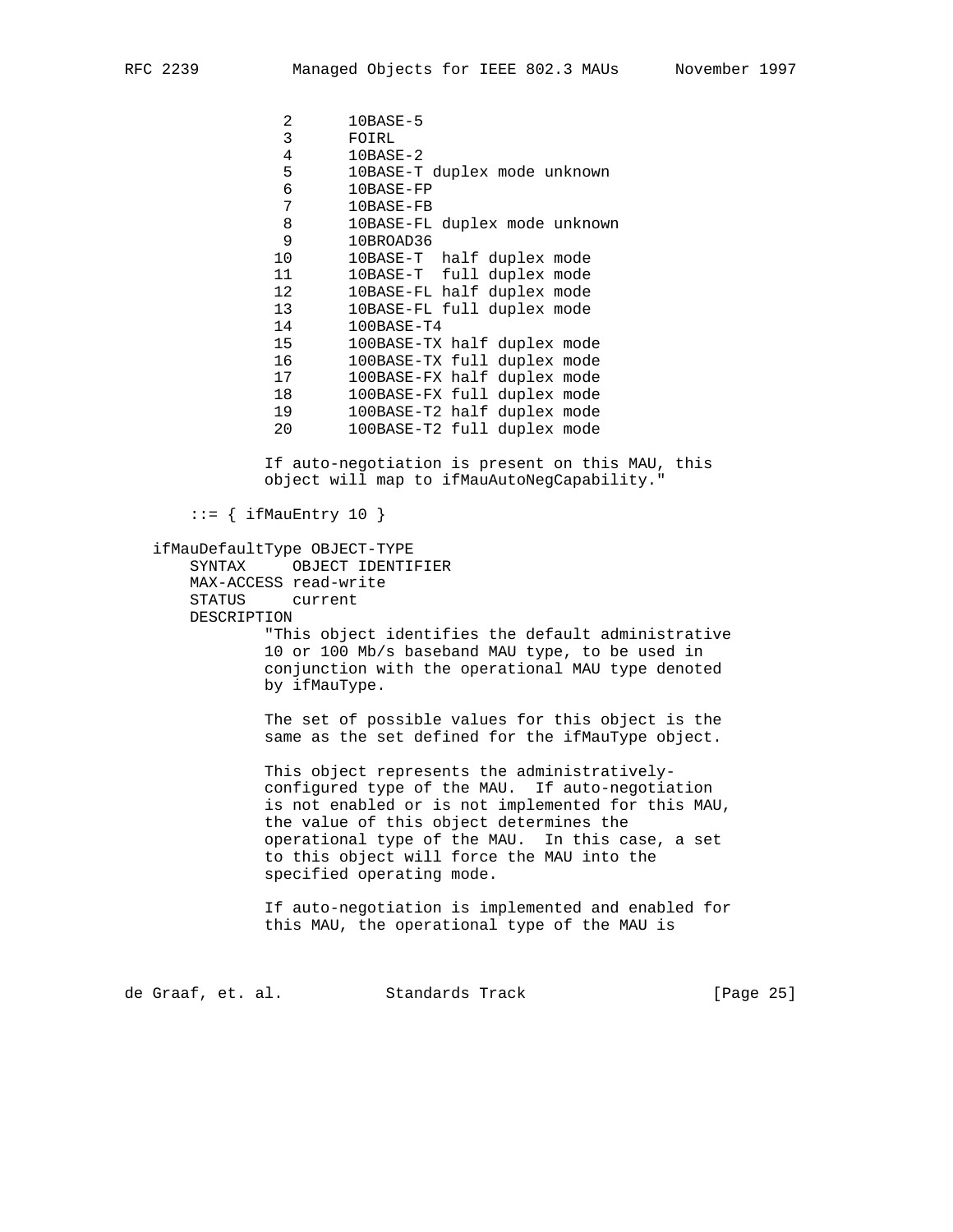determined by auto-negotiation, and the value of this object denotes the type to which the MAU will automatically revert if/when auto-negotiation is later disabled. NOTE TO IMPLEMENTORS: It may be necessary to provide for underlying hardware implementations which do not follow the exact behavior specified above. In particular, when ifMauAutoNegAdminStatus transitions from enabled to disabled, the agent implementation must ensure that the operational type of the MAU (as reported by ifMauType) correctly transitions to the value specified by this object, rather than continuing to operate at the value earlier determined by the auto-negotiation function." REFERENCE "[IEEE 802.3 Mgt], 30.5.1.1.1, aMAUID, and [IEEE 802.3 Std], 22.2.4.1.4."  $::=$  { ifMauEntry 11 } ifMauAutoNegSupported OBJECT-TYPE SYNTAX TruthValue MAX-ACCESS read-only STATUS current DESCRIPTION "This object indicates whether or not auto negotiation is supported on this MAU."  $::=$  { ifMauEntry 12 } -- The ifJackTable applies to MAUs attached to interfaces -- which have one or more external jacks (connectors). ifJackTable OBJECT-TYPE SYNTAX SEQUENCE OF IfJackEntry MAX-ACCESS not-accessible STATUS current DESCRIPTION "Information about the external jacks attached to MAUs attached to an interface." ::= { dot3IfMauBasicGroup 2 } ifJackEntry OBJECT-TYPE SYNTAX IfJackEntry MAX-ACCESS not-accessible STATUS current

de Graaf, et. al. Standards Track [Page 26]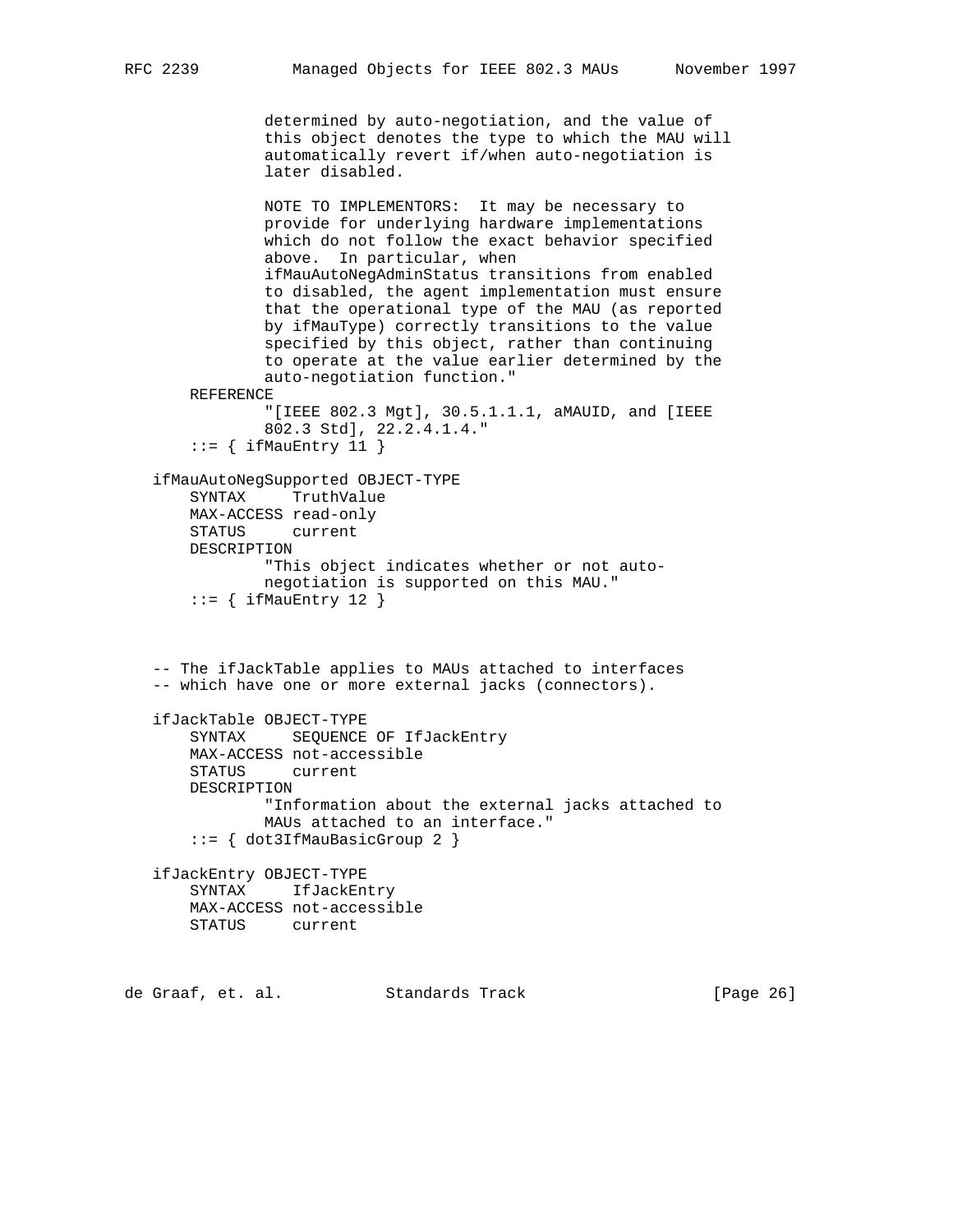```
 DESCRIPTION
             "An entry in the table, containing information
             about a particular jack."
     INDEX { ifMauIfIndex,
                ifMauIndex,
                ifJackIndex }
    ::= { ifJackTable 1 }
 IfJackEntry ::=
    SEQUENCE {
         ifJackIndex
            Integer32,
        ifJackType
            JackType
     }
 ifJackIndex OBJECT-TYPE
    SYNTAX Integer32 (1..2147483647)
    MAX-ACCESS not-accessible
    STATUS current
    DESCRIPTION
             "This variable uniquely identifies the jack
             described by this entry from among other jacks
             attached to the same MAU."
    ::= { ifJackEntry 1 }
 ifJackType OBJECT-TYPE
    SYNTAX JackType
    MAX-ACCESS read-only
    STATUS current
    DESCRIPTION
             "The jack connector type, as it appears on the
             outside of the system."
    ::= { ifJackEntry 2 }
 -- The ifMauAutoNegTable applies to systems in which
 -- auto-negotiation is supported on one or more MAUs
 -- attached to interfaces. Note that if auto-negotiation
 -- is present and enabled, the ifMauType object reflects
 -- the result of the auto-negotiation function.
 ifMauAutoNegTable OBJECT-TYPE
    SYNTAX SEQUENCE OF IfMauAutoNegEntry
    MAX-ACCESS not-accessible
    STATUS current
    DESCRIPTION
```
de Graaf, et. al. Standards Track [Page 27]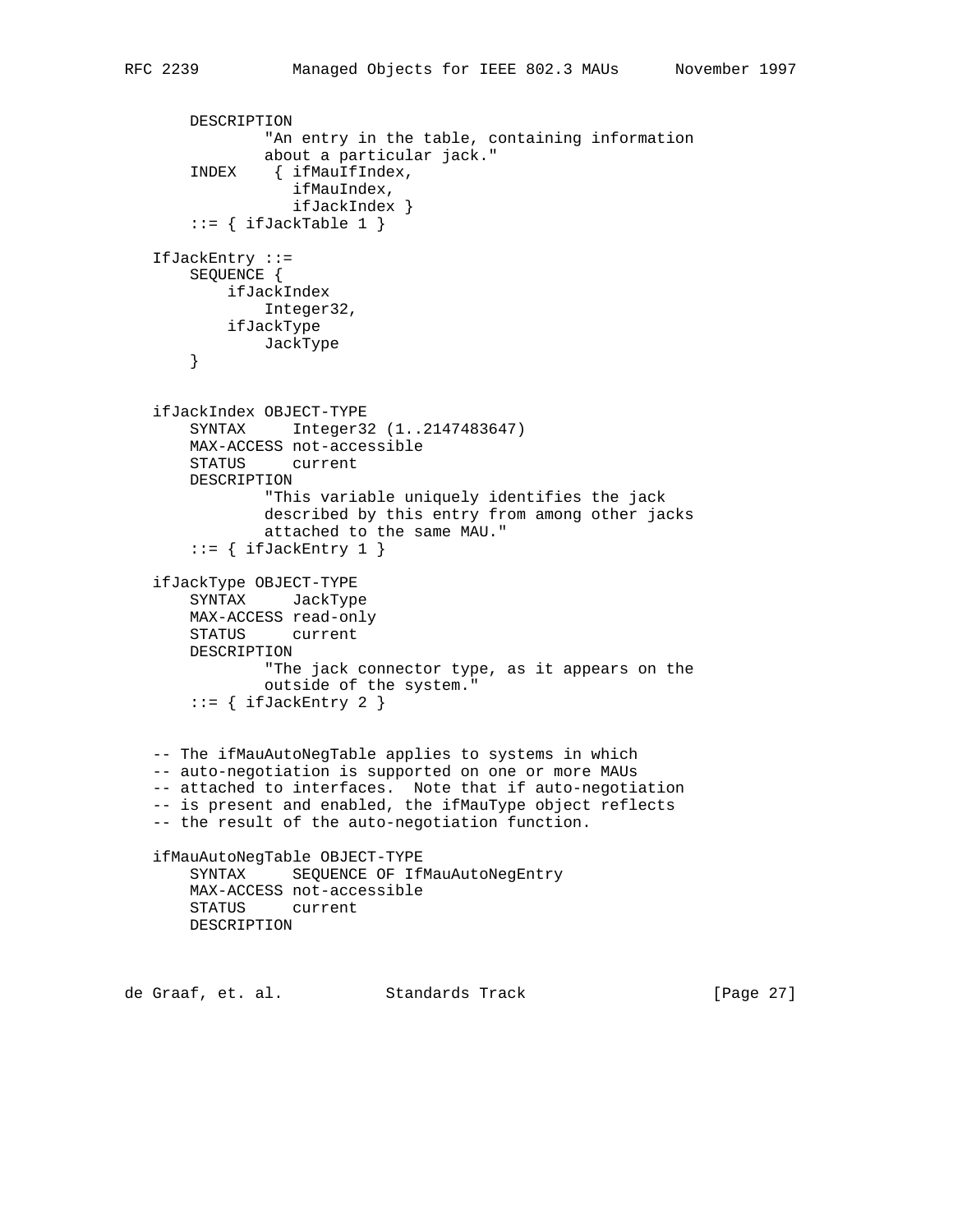```
 "Configuration and status objects for the auto-
                negotiation function of MAUs attached to
                interfaces."
        ::= { dot3IfMauAutoNegGroup 1 }
   ifMauAutoNegEntry OBJECT-TYPE
       SYNTAX IfMauAutoNegEntry
       MAX-ACCESS not-accessible
       STATUS current
       DESCRIPTION
               "An entry in the table, containing configuration
               and status information for the auto-negotiation
               function of a particular MAU."
            INDEX { ifMauIfIndex, ifMauIndex }
        ::= { ifMauAutoNegTable 1 }
   IfMauAutoNegEntry ::=
       SEQUENCE {
           ifMauAutoNegAdminStatus
               INTEGER,
            ifMauAutoNegRemoteSignaling
               INTEGER,
            ifMauAutoNegConfig
               INTEGER,
            ifMauAutoNegCapability
               Integer32,
            ifMauAutoNegCapAdvertised
               Integer32,
            ifMauAutoNegCapReceived
               Integer32,
           ifMauAutoNegRestart
               INTEGER
       }
   ifMauAutoNegAdminStatus OBJECT-TYPE
       SYNTAX INTEGER {
                      enabled(1),
                  disabled(2) \} }
       MAX-ACCESS read-write
       STATUS current
       DESCRIPTION
                "Setting this object to enabled(1) will cause the
                interface which has the auto-negotiation signaling
               ability to be enabled.
```
de Graaf, et. al. Standards Track [Page 28]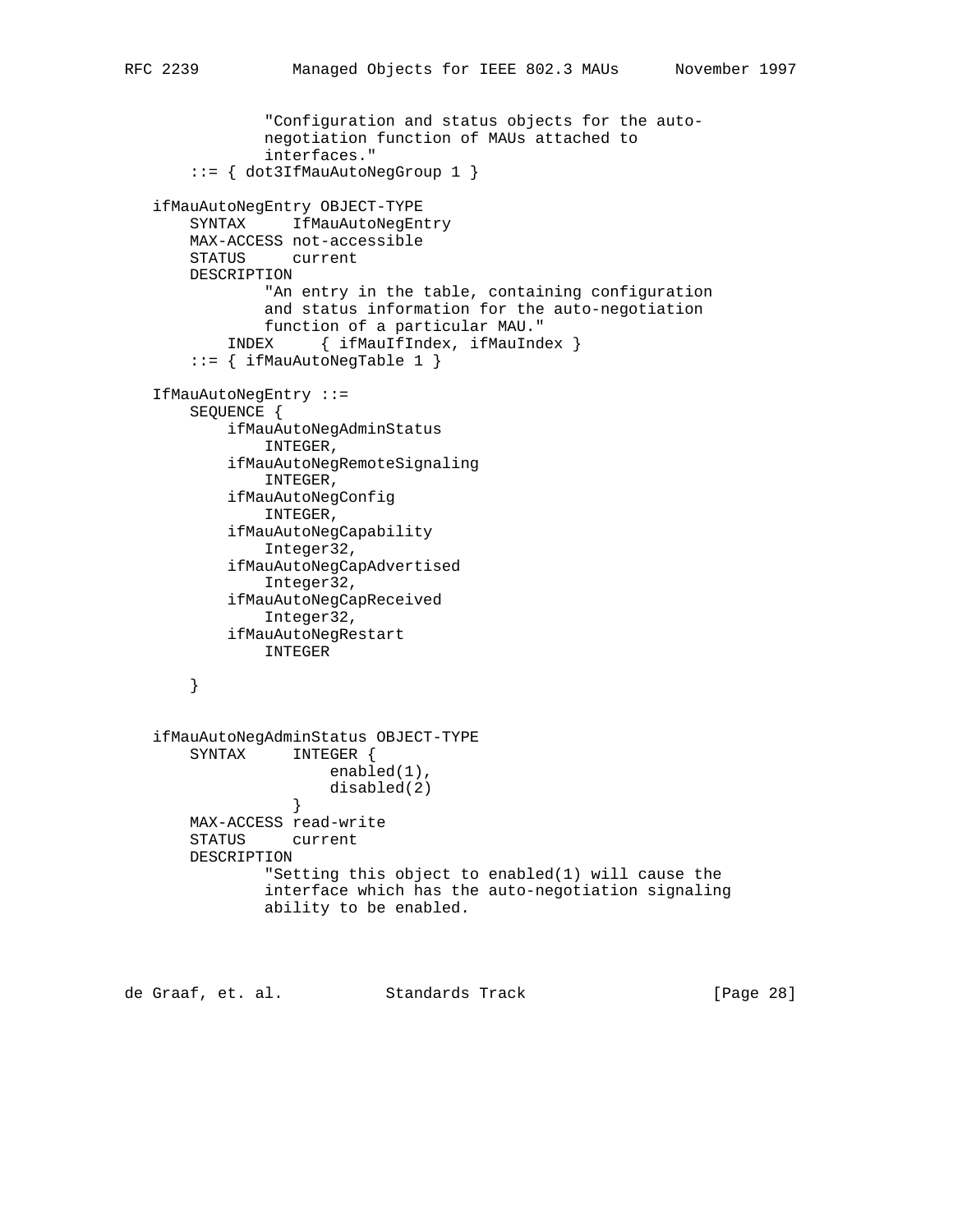```
 If the value of this object is disabled(2) then
               the interface will act as it would if it had no
               auto-negotiation signaling. Under these
               conditions, an IEEE 802.3 MAU will immediately be
               forced to the state indicated by the value of the
               object ifMauDefaultType.
               NOTE TO IMPLEMENTORS: When
               ifMauAutoNegAdminStatus transitions from enabled
               to disabled, the agent implementation must ensure
               that the operational type of the MAU (as reported
               by ifMauType) correctly transitions to the value
               specified by the ifMauDefaultType object, rather
               than continuing to operate at the value earlier
               determined by the auto-negotiation function."
       REFERENCE
               "[IEEE 802.3 Mgt], 30.6.1.1.2, aAutoNegAdminState
               and 30.6.1.2.2, acAutoNegAdminControl."
       ::= { ifMauAutoNegEntry 1 }
   ifMauAutoNegRemoteSignaling OBJECT-TYPE
       SYNTAX INTEGER {
                      detected(1),
                 notdetected(2)<br>}
 }
       MAX-ACCESS read-only
       STATUS current
       DESCRIPTION
                "A value indicating whether the remote end of the
               link is using auto-negotiation signaling. It takes
               the value detected(1) if and only if, during the
               previous link negotiation, FLP Bursts were
               received."
       REFERENCE
                "[IEEE 802.3 Mgt], 30.6.1.1.3,
               aAutoNegRemoteSignaling."
       ::= { ifMauAutoNegEntry 2 }
   ifMauAutoNegConfig OBJECT-TYPE
       SYNTAX INTEGER {
                      other(1),
                      configuring(2),
                      complete(3),
                      disabled(4),
                      parallelDetectFail(5)
 }
       MAX-ACCESS read-only
       STATUS current
```
de Graaf, et. al. Standards Track [Page 29]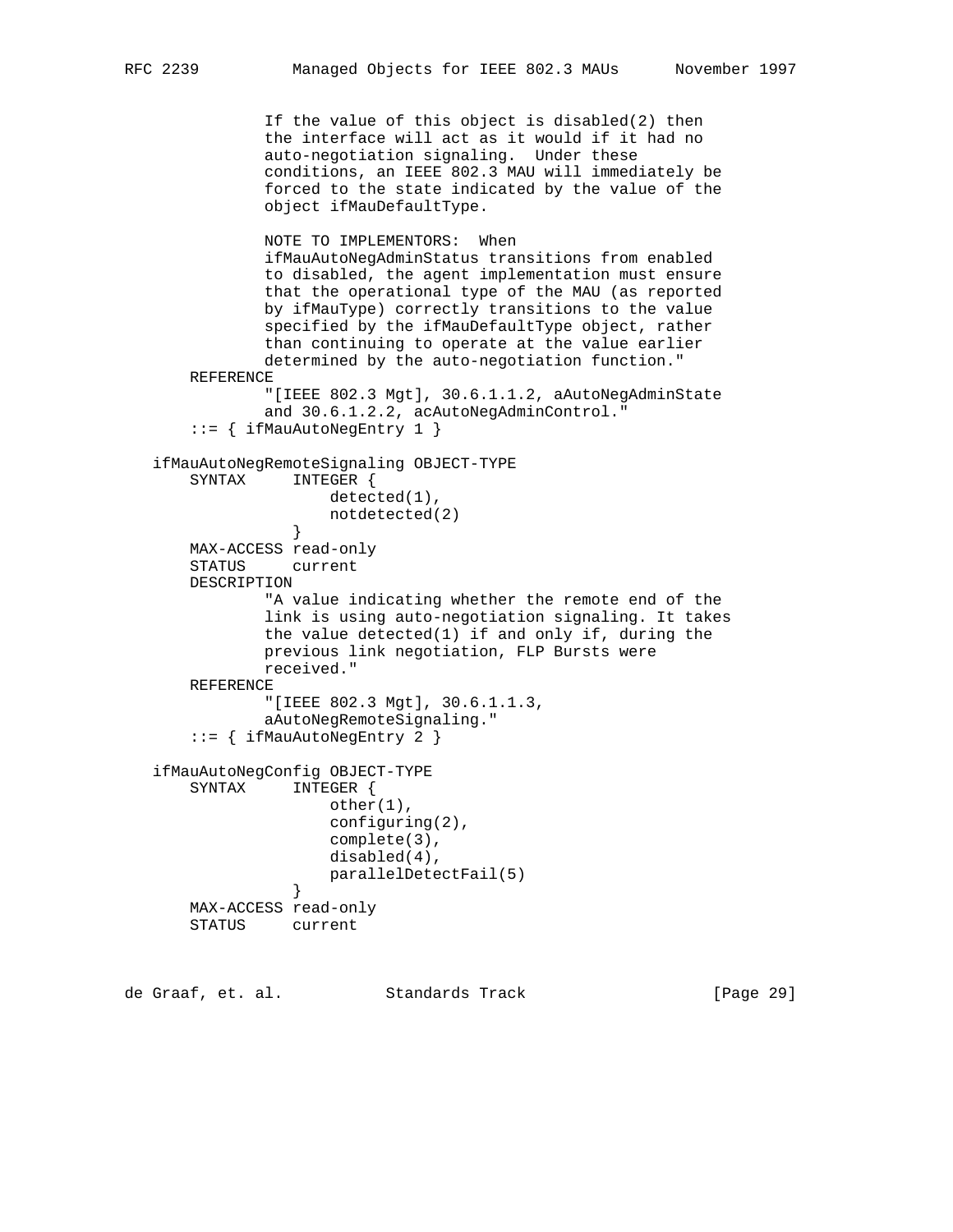```
 DESCRIPTION
            "A value indicating the current status of the
            auto-negotiation process. The enumeration
            parallelDetectFail(5) maps to a failure in
            parallel detection as defined in 28.2.3.1 of [IEEE
            802.3 Std]."
    REFERENCE
            "[IEEE 802.3 Mgt], 30.6.1.1.4,
            aAutoNegAutoConfig."
     ::= { ifMauAutoNegEntry 4 }
 ifMauAutoNegCapability OBJECT-TYPE
    SYNTAX Integer32
    MAX-ACCESS read-only
    STATUS current
    DESCRIPTION
            "A value that uniquely identifies the set of
            capabilities of the local auto-negotiation entity.
            The value is a sum which initially takes the value
            zero. Then, for each capability of this
            interface, 2 raised to the power noted below is
            added to the sum. For example, an interface which
            has the capability to support only 100Base-TX half
            duplex would have a value of 32768 (2**15). In
            contrast, an interface which supports both
            100Base-TX half duplex and and 100Base-TX full
           duplex would have a value of 98304 ((2**15) +
           (2**16).
            The powers of 2 assigned to the capabilities are
            these:
            Power Capability
             0 other or unknown
             (1-9) (reserved)
             10 10BASE-T half duplex mode
             11 10BASE-T full duplex mode
             12 (reserved)
             13 (reserved)
             14 100BASE-T4
             15 100BASE-TX half duplex mode
             16 100BASE-TX full duplex mode
             17 (reserved)
             18 (reserved)
             19 100BASE-T2 half duplex mode
             20 100BASE-T2 full duplex mode
            Note that interfaces that support this MIB may
```
de Graaf, et. al. Standards Track [Page 30]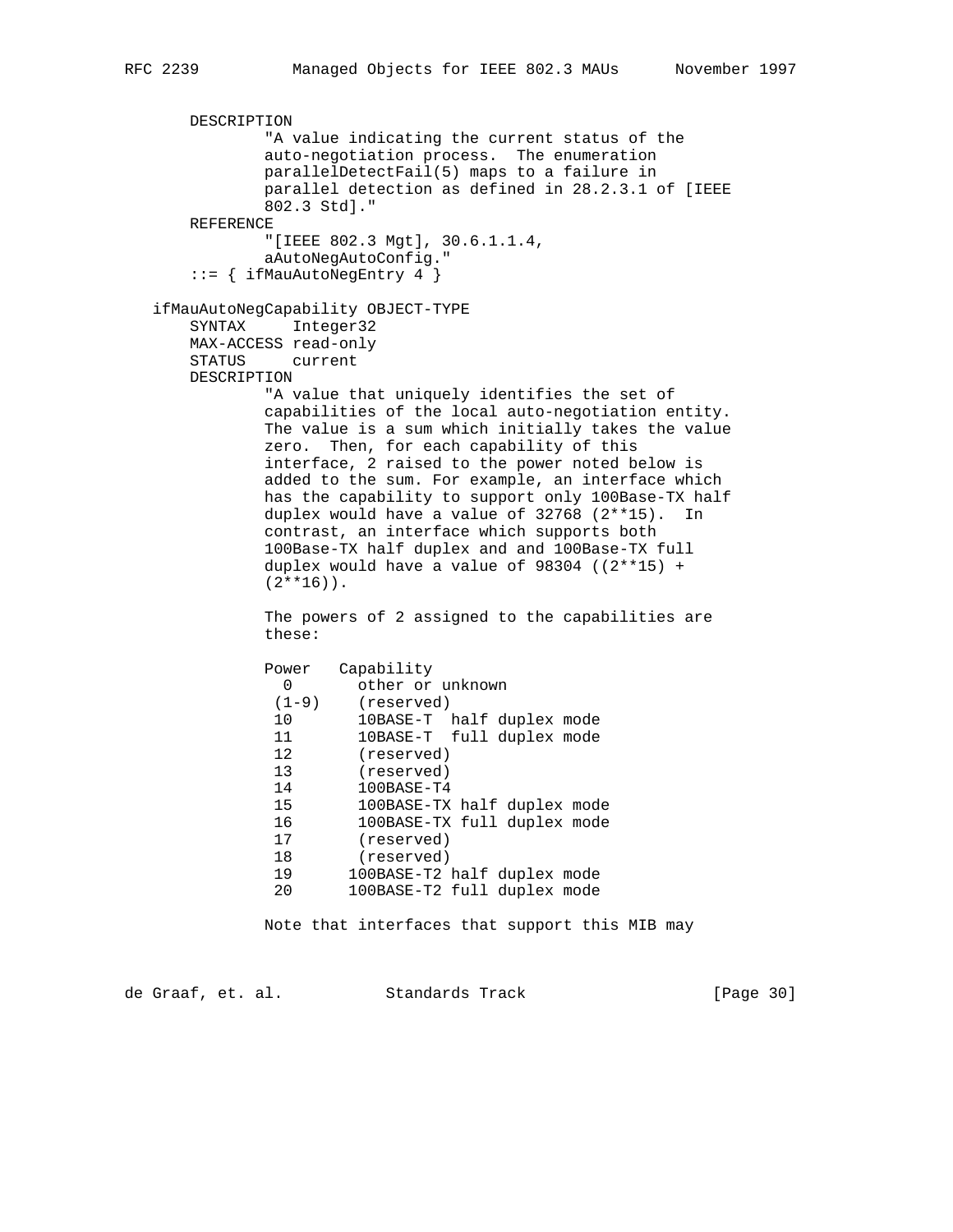```
 have capabilities that extend beyond the scope of
             this MIB."
     REFERENCE
             "[IEEE 802.3 Mgt], 30.6.1.1.5,
             aAutoNegLocalTechnologyAbility."
     ::= { ifMauAutoNegEntry 5 }
 ifMauAutoNegCapAdvertised OBJECT-TYPE
     SYNTAX Integer32
    MAX-ACCESS read-write
    STATUS current
    DESCRIPTION
             "A value that uniquely identifies the set of
             capabilities advertised by the local auto-
             negotiation entity. Refer to
             ifMauAutoNegCapability for a description of the
             possible values of this object.
             Capabilities in this object that are not available
             in ifMauAutoNegCapability cannot be enabled."
     REFERENCE
             "[IEEE 802.3 Mgt], 30.6.1.1.6,
             aAutoNegAdvertisedTechnologyAbility."
     ::= { ifMauAutoNegEntry 6 }
 ifMauAutoNegCapReceived OBJECT-TYPE
     SYNTAX Integer32
     MAX-ACCESS read-only
     STATUS current
    DESCRIPTION
             "A value that uniquely identifies the set of
             capabilities received from the remote auto-
             negotiation entity. Refer to
             ifMauAutoNegCapability for a description of the
             possible values of this object.
             Note that interfaces that support this MIB may be
             attached to remote auto-negotiation entities which
             have capabilities beyond the scope of this MIB."
     REFERENCE
             "[IEEE 802.3 Mgt], 30.6.1.1.7,
             aAutoNegReceivedTechnologyAbility."
     ::= { ifMauAutoNegEntry 7 }
 ifMauAutoNegRestart OBJECT-TYPE
     SYNTAX INTEGER {
                    restart(1),
                    norestart(2)
```
de Graaf, et. al. Standards Track [Page 31]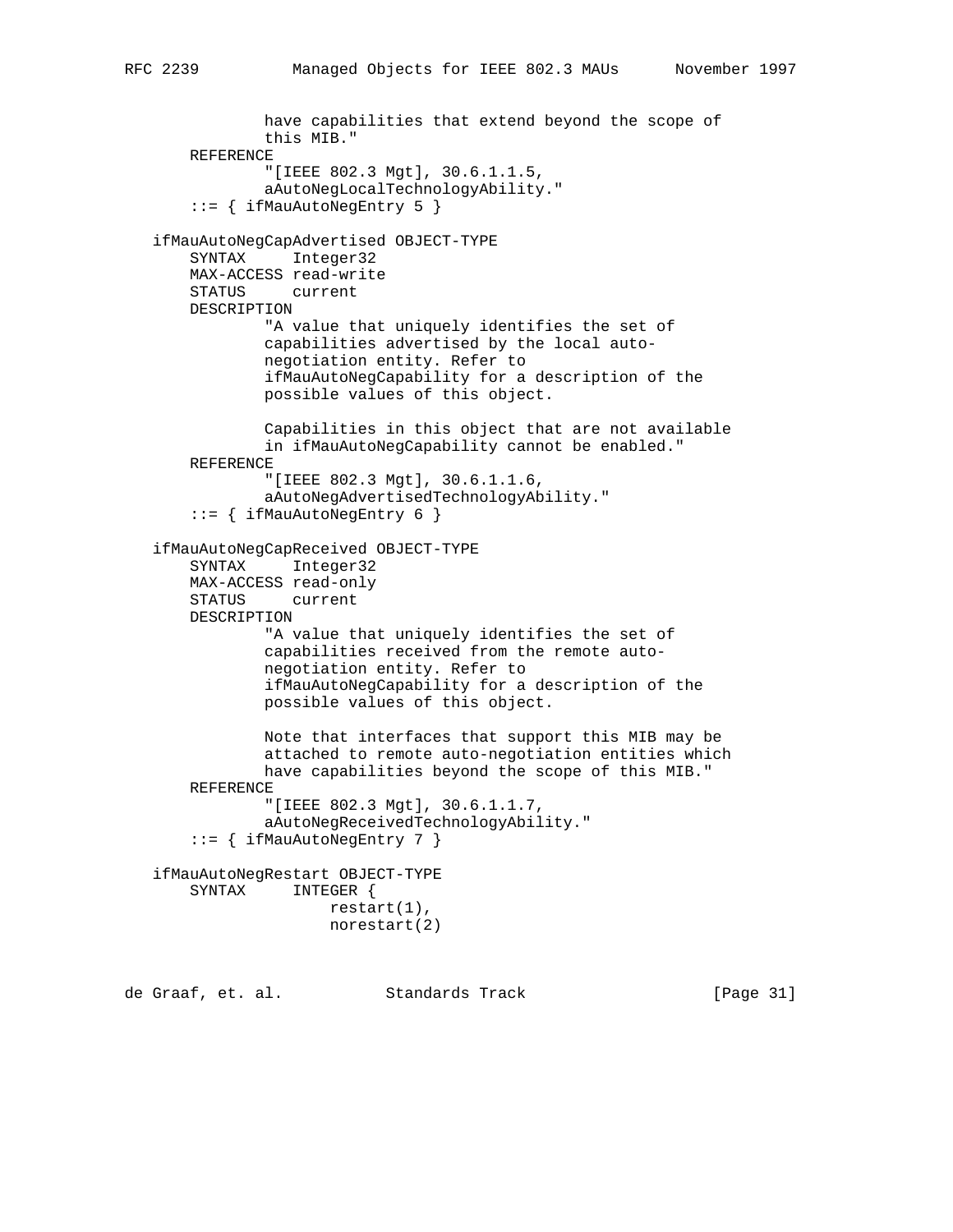```
 }
       MAX-ACCESS read-write
       STATUS current
       DESCRIPTION
               "If the value of this object is set to restart(1)
               then this will force auto-negotiation to begin
               link renegotiation. If auto-negotiation signaling
               is disabled, a write to this object has no effect.
               Setting the value of this object to norestart(2)
               has no effect."
       REFERENCE
               "[IEEE 802.3 Mgt], 30.6.1.2.1,
               acAutoNegRestartAutoConfig."
        ::= { ifMauAutoNegEntry 8 }
  - -- The Basic Broadband MAU Table
  - - broadMauBasicTable OBJECT-TYPE
       SYNTAX SEQUENCE OF BroadMauBasicEntry
       MAX-ACCESS not-accessible
       STATUS current
       DESCRIPTION
                "Table of descriptive and status information about
               the broadband MAUs connected to interfaces."
        ::= { dot3BroadMauBasicGroup 1 }
   broadMauBasicEntry OBJECT-TYPE
       SYNTAX BroadMauBasicEntry
       MAX-ACCESS not-accessible
       STATUS current
       DESCRIPTION
               "An entry in the table, containing information
               about a single broadband MAU."
       INDEX { broadMauIfIndex, broadMauIndex }
        ::= { broadMauBasicTable 1 }
   BroadMauBasicEntry ::=
       SEQUENCE {
           broadMauIfIndex
               Integer32,
           broadMauIndex
              Integer32,
           broadMauXmtRcvSplitType
               INTEGER,
```
de Graaf, et. al. Standards Track [Page 32]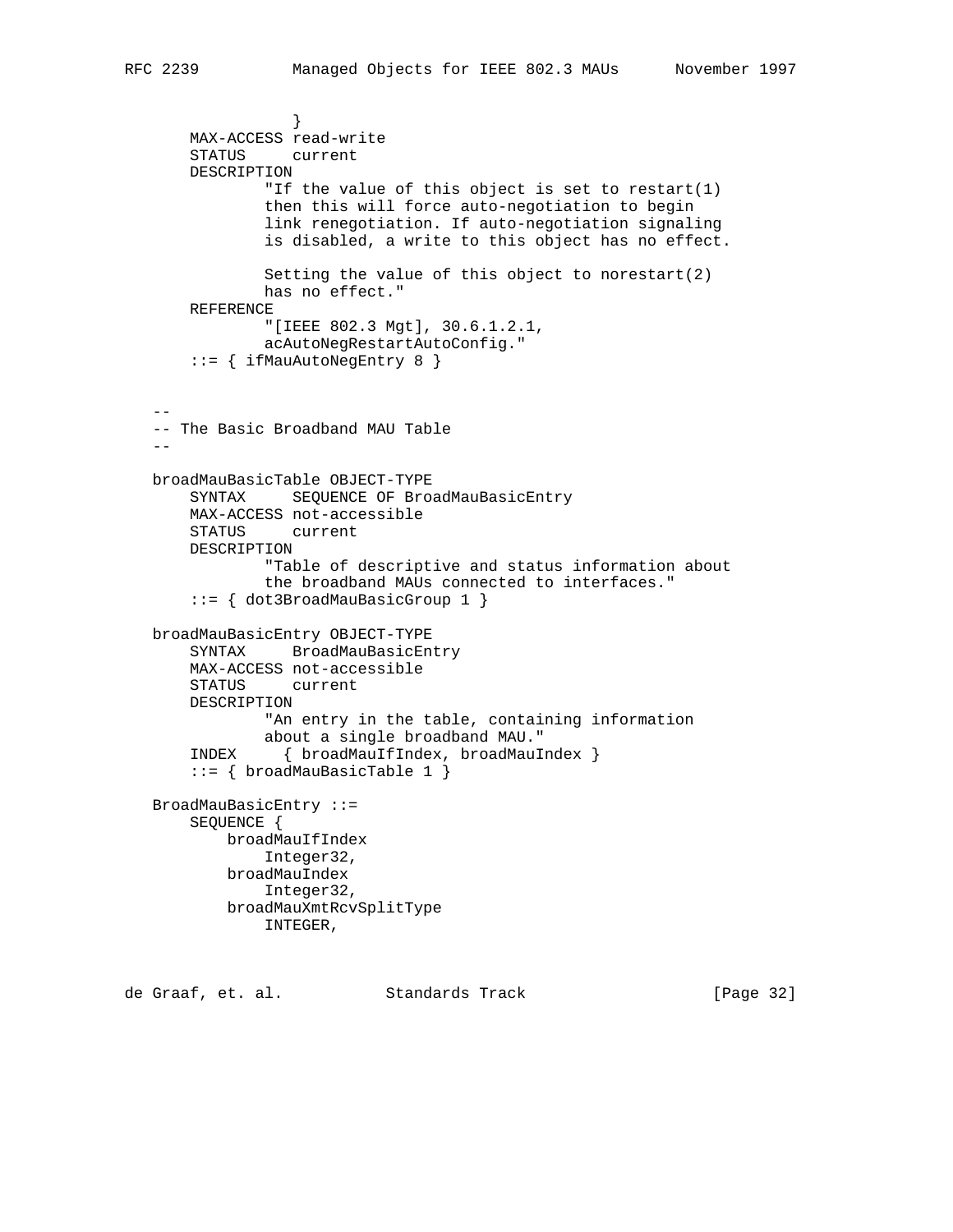```
 broadMauXmtCarrierFreq
               Integer32,
           broadMauTranslationFreq
               Integer32
        }
   broadMauIfIndex OBJECT-TYPE
       SYNTAX Integer32 (1..2147483647)
       MAX-ACCESS read-only
       STATUS current
       DESCRIPTION
               "This variable uniquely identifies the interface
               to which the MAU described by this entry is
               connected."
       REFERENCE
               "Reference RFC 1213, ifIndex."
        ::= { broadMauBasicEntry 1 }
   broadMauIndex OBJECT-TYPE
       SYNTAX Integer32 (1..2147483647)
       MAX-ACCESS read-only
       STATUS current
       DESCRIPTION
               "This variable uniquely identifies the MAU
               connected to interface broadMauIfIndex that is
               described by this entry."
       REFERENCE
               "Reference IEEE 802.3 MAU Mgt, 20.2.3.2, aMAUID."
        ::= { broadMauBasicEntry 2 }
   broadMauXmtRcvSplitType OBJECT-TYPE
       SYNTAX INTEGER {
                      other(1),
                      single(2),
                 dual(3) }
       MAX-ACCESS read-only
       STATUS current
       DESCRIPTION
               "This object indicates the type of frequency
               multiplexing/cabling system used to separate the
               transmit and receive paths for the 10BROAD36 MAU.
              The value other(1) is returned if the split type
               is not either single or dual.
               The value single(2) indicates a single cable
               system. The value dual(3) indicates a dual cable
de Graaf, et. al. Standards Track [Page 33]
```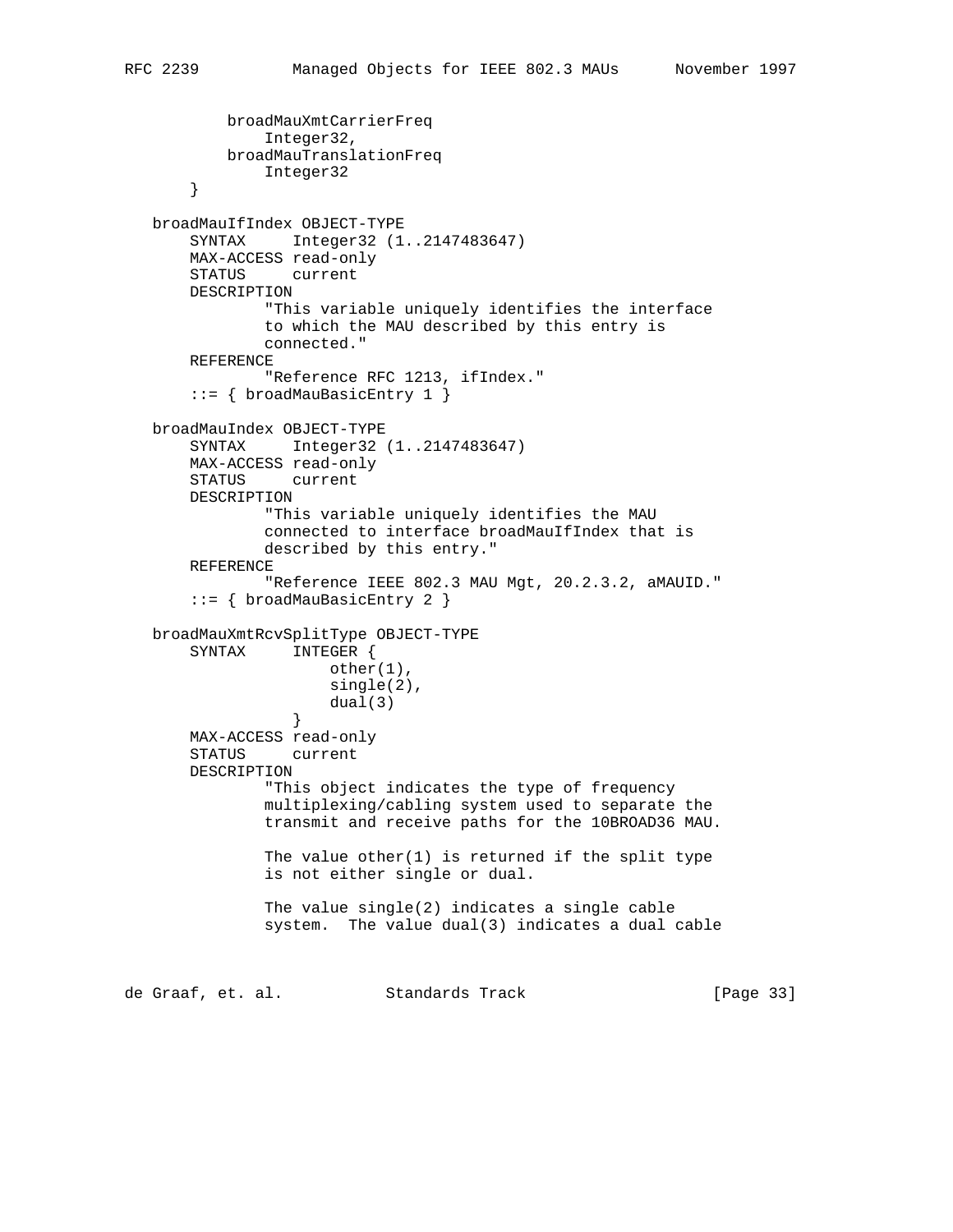```
 system, offset normally zero."
     REFERENCE
             "Reference IEEE 802.3 MAU Mgt, 20.2.3.2,
             aBbMAUXmitRcvSplitType."
     ::= { broadMauBasicEntry 3 }
 broadMauXmtCarrierFreq OBJECT-TYPE
    SYNTAX Integer32
    MAX-ACCESS read-only
    STATUS current
    DESCRIPTION
             "This variable indicates the transmit carrier
             frequency of the 10BROAD36 MAU in MHz/4; that is,
             in units of 250 kHz."
     REFERENCE
             "Reference IEEE 802.3 MAU Mgt, 20.2.3.2,
             aBroadbandFrequencies.xmitCarrierFrequency."
     ::= { broadMauBasicEntry 4 }
 broadMauTranslationFreq OBJECT-TYPE
    SYNTAX Integer32
    MAX-ACCESS read-only
    STATUS current
    DESCRIPTION
             "This variable indicates the translation offset
             frequency of the 10BROAD36 MAU in MHz/4; that is,
             in units of 250 kHz."
     REFERENCE
             "Reference IEEE 802.3 MAU Mgt, 20.2.3.2,
             aBroadbandFrequencies.translationFrequency."
     ::= { broadMauBasicEntry 5 }
 -- Notifications for use by 802.3 MAUs
 rpMauJabberTrap NOTIFICATION-TYPE
    OBJECTS { rpMauJabberState }
     STATUS current
     DESCRIPTION
             "This trap is sent whenever a managed repeater MAU
             enters the jabber state.
             The agent must throttle the generation of
             consecutive rpMauJabberTraps so that there is at
             least a five-second gap between them."
     REFERENCE
             "[IEEE 802.3 Mgt], 30.5.1.3.1, nJabber
```
de Graaf, et. al. Standards Track [Page 34]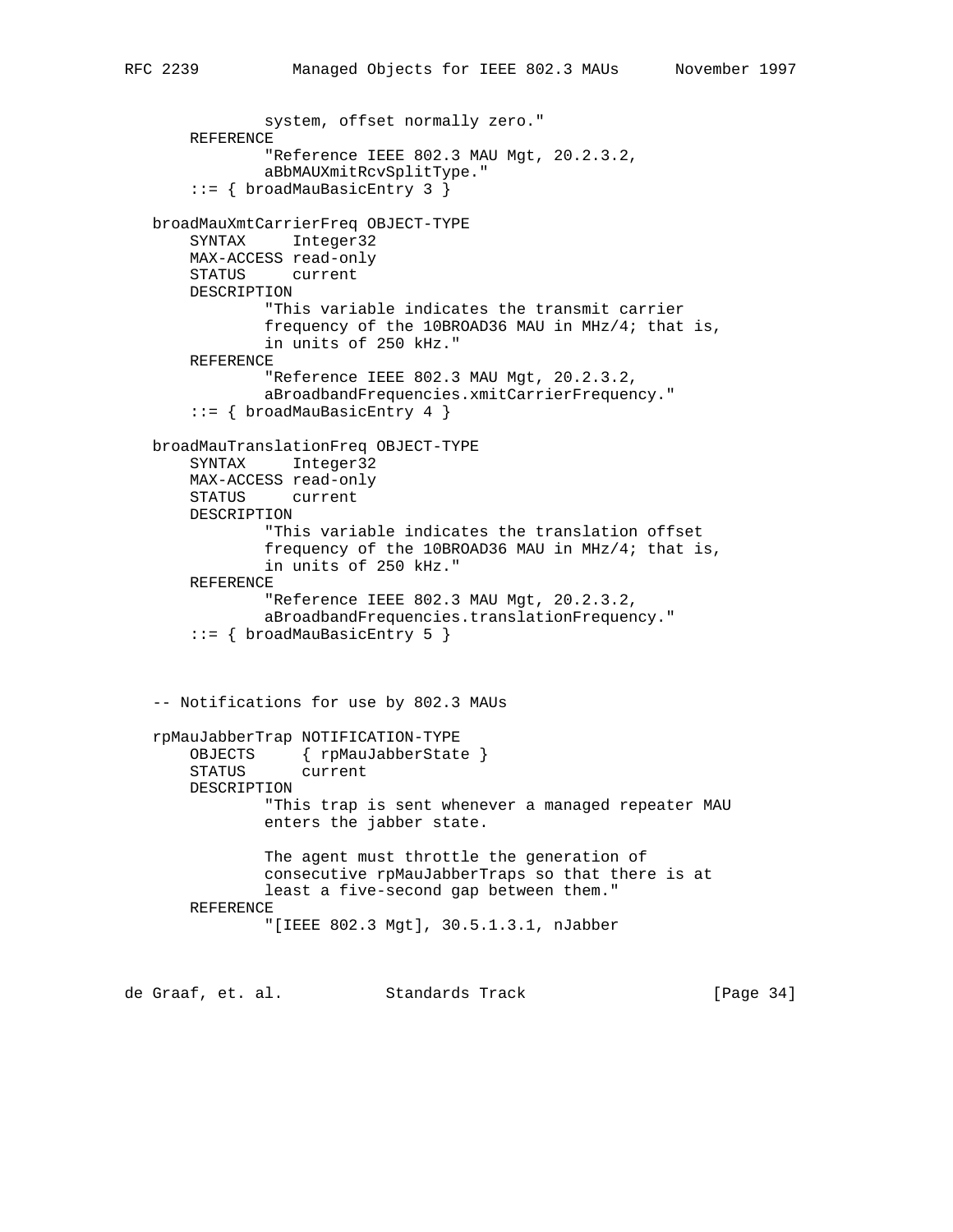```
 notification."
    ::= { snmpDot3MauMgt 0 1 }
 ifMauJabberTrap NOTIFICATION-TYPE
     OBJECTS { ifMauJabberState }
     STATUS current
     DESCRIPTION
             "This trap is sent whenever a managed interface
             MAU enters the jabber state.
             The agent must throttle the generation of
             consecutive ifMauJabberTraps so that there is at
             least a five-second gap between them."
     REFERENCE
             "[IEEE 802.3 Mgt], 30.5.1.3.1, nJabber
             notification."
    ::= { snmpDot3MauMgt 0 2 }
 -- Conformance information
 mauModConf
         OBJECT IDENTIFIER ::= { mauMod 1 }
   mauModCompls
         OBJECT IDENTIFIER ::= { mauModConf 1 }
   mauModObjGrps
         OBJECT IDENTIFIER ::= { mauModConf 2 }
   mauModNotGrps
         OBJECT IDENTIFIER ::= { mauModConf 3 }
 -- Object groups
 mauRpGrpBasic OBJECT-GROUP
     OBJECTS { rpMauGroupIndex,
                   rpMauPortIndex,
                   rpMauIndex,
                   rpMauType,
                   rpMauStatus,
                   rpMauMediaAvailable,
                   rpMauMediaAvailableStateExits,
                   rpMauJabberState,
                   rpMauJabberingStateEnters }
     STATUS current
     DESCRIPTION
         "Basic conformance group for MAUs attached to
         repeater ports. This group is also the
         conformance specification for RFC 1515
```
de Graaf, et. al. Standards Track [Page 35]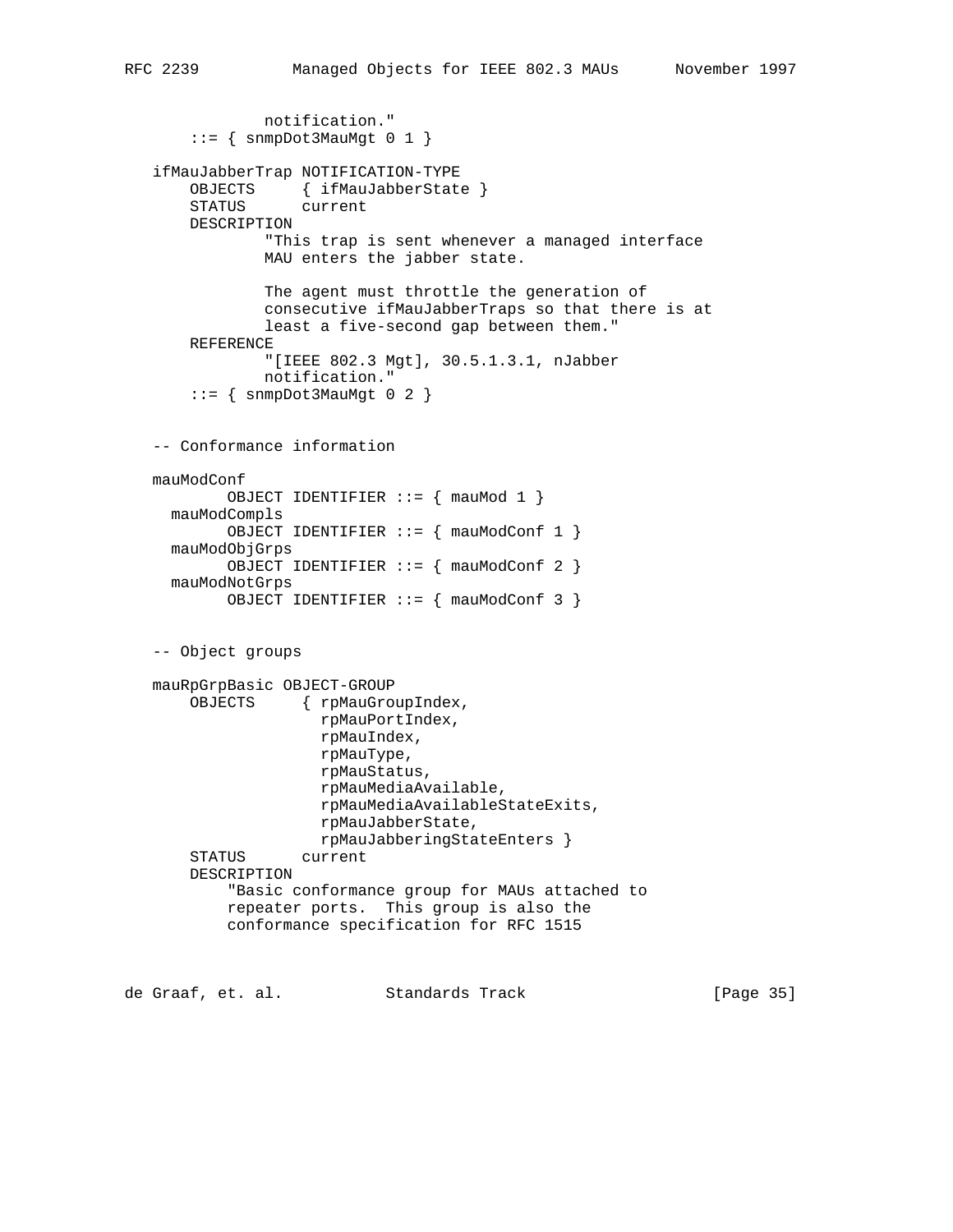```
 implementations."
    ::= { mauModObjGrps 1 }
 mauRpGrp100Mbs OBJECT-GROUP
     OBJECTS { rpMauFalseCarriers }
     STATUS current
    DESCRIPTION
         "Conformance group for MAUs attached to
         repeater ports with 100 Mb/s capability."
    ::= { mauModObjGrps 2 }
 mauRpGrpJack OBJECT-GROUP
    OBJECTS { rpJackType }
     STATUS current
     DESCRIPTION
         "Conformance group for MAUs attached to
         repeater ports with managed jacks."
    ::= { mauModObjGrps 3 }
 mauIfGrpBasic OBJECT-GROUP
     OBJECTS { ifMauIfIndex,
                   ifMauIndex,
                   ifMauType,
                   ifMauStatus,
                   ifMauMediaAvailable,
                   ifMauMediaAvailableStateExits,
                   ifMauJabberState,
                   ifMauJabberingStateEnters }
     STATUS current
     DESCRIPTION
         "Basic conformance group for MAUs attached to
         interfaces. This group also provides a
         conformance specification for RFC 1515
         implementations."
    ::= { mauModObjGrps 4 { } mauIfGrp100Mbs OBJECT-GROUP
     OBJECTS { ifMauFalseCarriers,
                   ifMauTypeList,
                   ifMauDefaultType,
                   ifMauAutoNegSupported }
     STATUS current
     DESCRIPTION
         "Conformance group for MAUs attached
         to interfaces with 100 Mb/s capability."
     ::= { mauModObjGrps 5 }
 mauIfGrpJack OBJECT-GROUP
```
de Graaf, et. al. Standards Track [Page 36]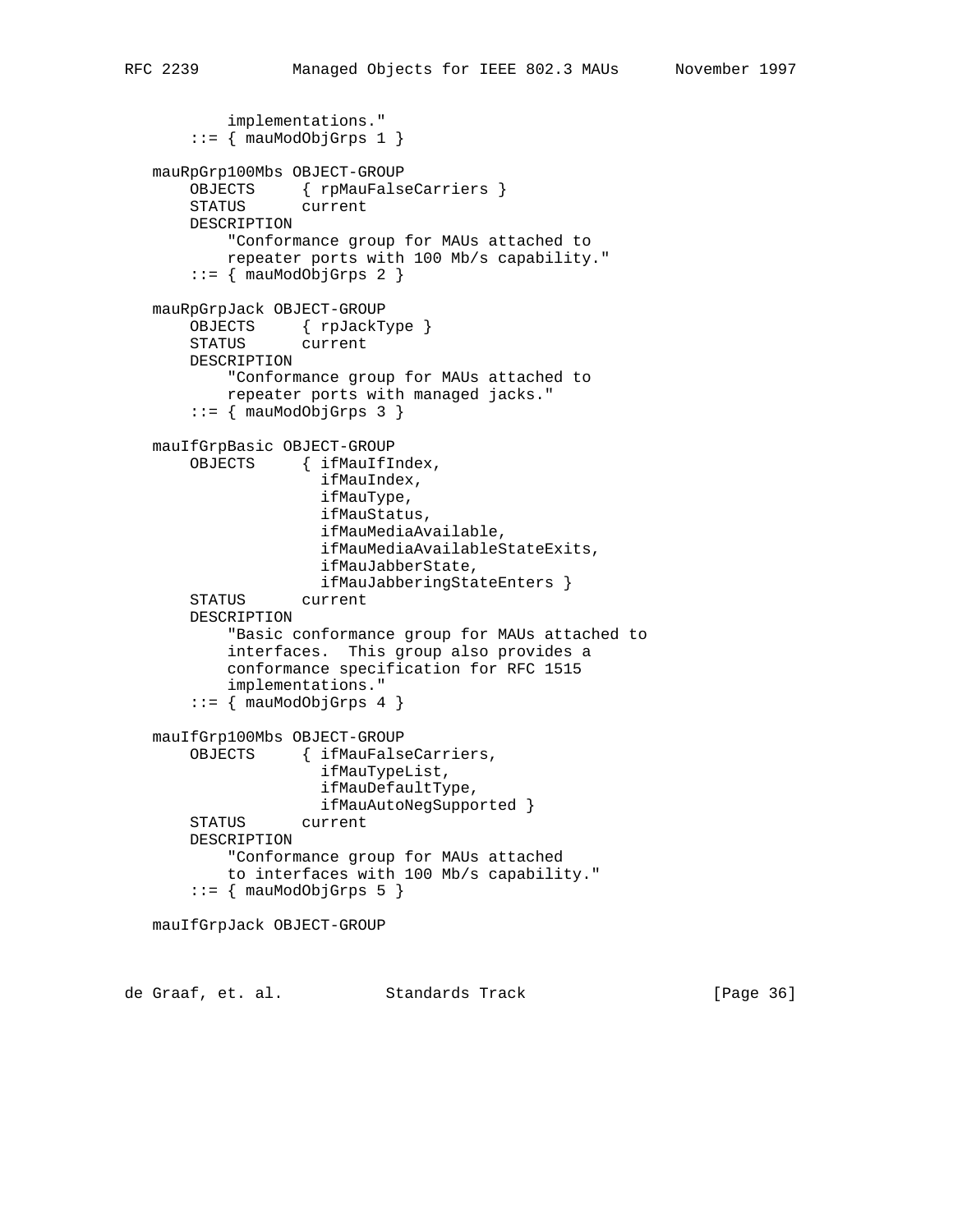```
 OBJECTS { ifJackType }
 STATUS current
       DESCRIPTION
            "Conformance group for MAUs attached
           to interfaces with managed jacks."
      ::= { mauModObjGrps 6 }
   mauIfGrpAutoNeg OBJECT-GROUP
       OBJECTS { ifMauAutoNegAdminStatus,
                     ifMauAutoNegRemoteSignaling,
                     ifMauAutoNegConfig,
                     ifMauAutoNegCapability,
                     ifMauAutoNegCapAdvertised,
                     ifMauAutoNegCapReceived,
                     ifMauAutoNegRestart }
       STATUS current
       DESCRIPTION
           "Conformance group for MAUs attached to
           interfaces with managed auto-negotiation."
      ::= { mauModObjGrps 7 }
   mauBroadBasic OBJECT-GROUP
       OBJECTS { broadMauIfIndex,
                     broadMauIndex,
                     broadMauXmtRcvSplitType,
                     broadMauXmtCarrierFreq,
                     broadMauTranslationFreq }
       STATUS current
       DESCRIPTION
           "Conformance group for broadband MAUs
           attached to interfaces. This group
           provides a conformance specification
           for RFC 1515 implementations."
       ::= { mauModObjGrps 8 { } -- Notification groups
   rpMauNotifications NOTIFICATION-GROUP
       NOTIFICATIONS { rpMauJabberTrap }
       STATUS current
       DESCRIPTION
           "Notifications for repeater MAUs."
      ::= { mauModNotGrps 1 }
   ifMauNotifications NOTIFICATION-GROUP
       NOTIFICATIONS { ifMauJabberTrap }
       STATUS current
       DESCRIPTION
```
de Graaf, et. al. Standards Track [Page 37]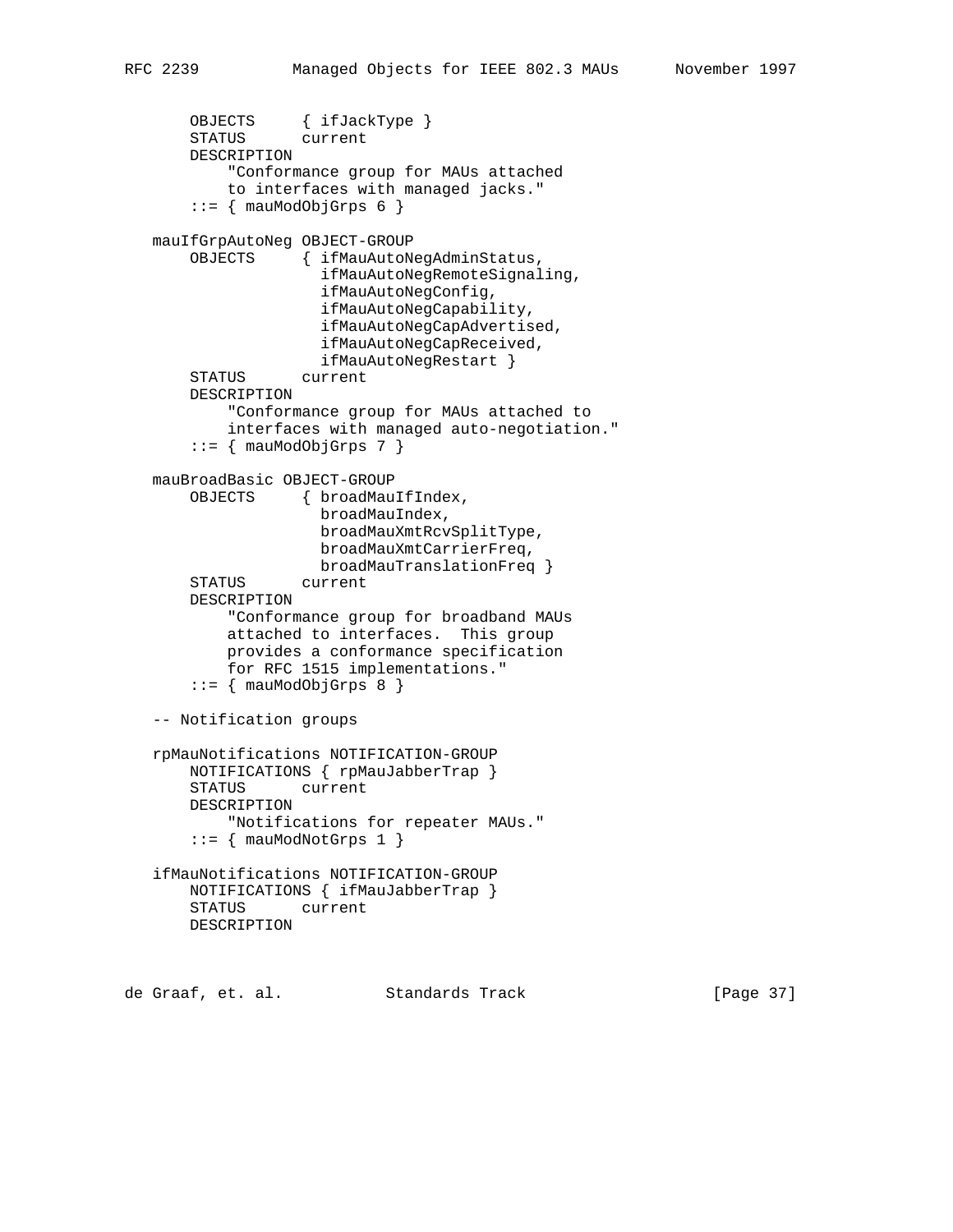"Notifications for interface MAUs."  $::=$  { mauModNotGrps 2 } -- Compliances mauModRpCompl MODULE-COMPLIANCE STATUS current DESCRIPTION "Compliance for MAUs attached to repeater ports." MODULE -- this module MANDATORY-GROUPS { mauRpGrpBasic } GROUP mauRpGrp100Mbs DESCRIPTION "Implementation of this optional group is recommended for MAUs which have 100Mb/s capability." GROUP mauRpGrpJack DESCRIPTION "Implementation of this optional group is recommended for MAUs which have one or more external jacks." GROUP rpMauNotifications DESCRIPTION "Implementation of this group is recommended for MAUs attached to repeater ports."  $::=$  { mauModCompls 1 } mauModIfCompl MODULE-COMPLIANCE STATUS current DESCRIPTION "Compliance for MAUs attached to interfaces." MODULE -- this module MANDATORY-GROUPS { mauIfGrpBasic } GROUP mauIfGrp100Mbs DESCRIPTION "Implementation of this optional group is recommended for MAUs which have 100Mb/s capability."

de Graaf, et. al. Standards Track [Page 38]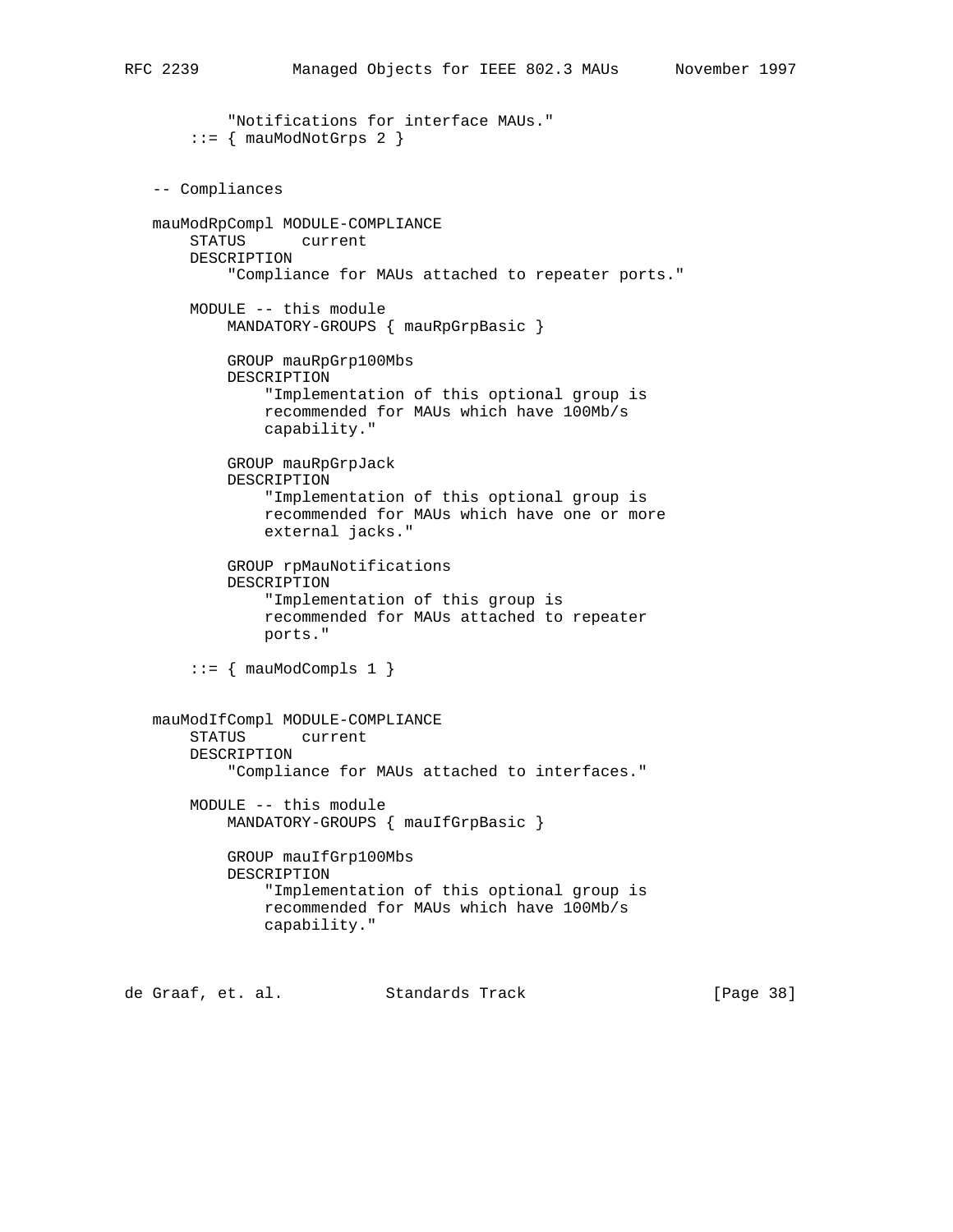GROUP mauIfGrpJack DESCRIPTION "Implementation of this optional group is recommended for MAUs which have one or more external jacks." GROUP mauIfGrpAutoNeg DESCRIPTION "Implementation of this group is mandatory for MAUs which support managed auto-negotiation." GROUP mauBroadBasic DESCRIPTION "Implementation of this group is mandatory for broadband MAUs." GROUP ifMauNotifications DESCRIPTION "Implementation of this group is recommended for MAUs attached to interfaces."

 $::=$  { mauModCompls 2 }

#### END

4. Acknowledgements

 This document was produced by the IETF Hub MIB Working Group, whose efforts were greatly advanced by the contributions of the following people:

```
 Chuck Black
 John Flick
 Jeff Johnson
 Leon Leong
 Mike Lui
 Dave Perkins
 Geoff Thompson
 Maurice Turcotte
 Paul Woodruff
```
 Special thanks as well to Dave Perkins for his excellent work on the SMICng compiler, which made it easy to take advantage of the latest SNMPv2 constructs in this MIB.

de Graaf, et. al. Standards Track [Page 39]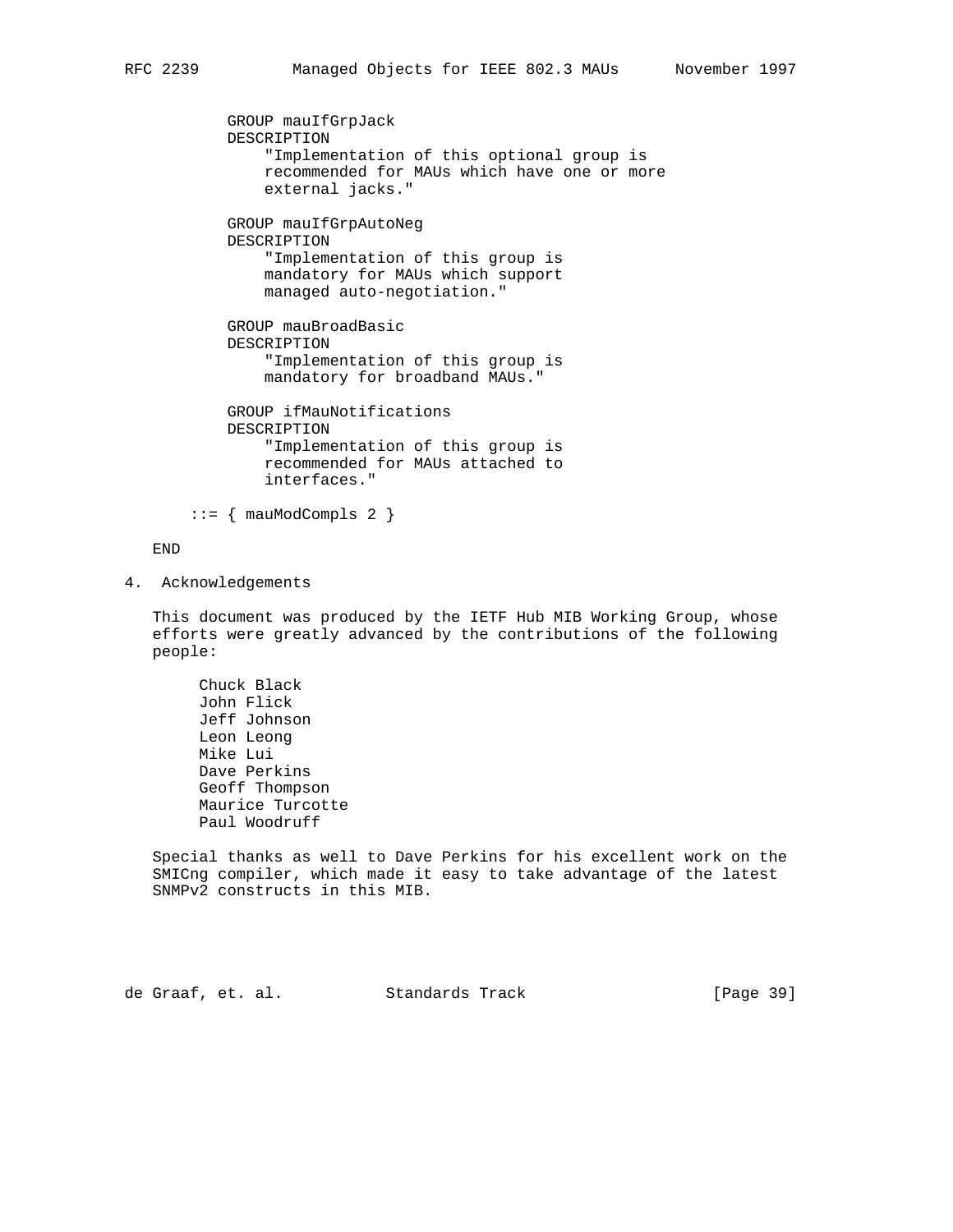# 5. References

- [1] IEEE 802.3/ISO 8802-3 Information processing systems Local area networks - Part 3: Carrier sense multiple access with collision detection (CSMA/CD) access method and physical layer specifications, 1993.
- [2] IEEE 802.3u-1995, "MAC Parameters, Physical Layer, Medium Attachment Units and Repeater for 100 Mb/s Operation, Type 100BASE-T," Sections 21 through 29, Supplement to IEEE Std 802.3, October 26, 1995.
- [3] IEEE 802.3u-1995, "10 & 100 Mb/s Management," Section 30, Supplement to IEEE Std 802.3, October 26, 1995.
- [4] de Graaf, K., D. Romascanu, D. McMaster and K. McCloghrie, "Definitions of Managed Objects for IEEE 802.3 Repeater Devices using SMIv2", RFC 2108, February 1997.
- [5] McCloghrie, K. and M. Rose, Editors, "Management Information Base for Network Management of TCP/IP-based internets: MIB-II", STD 17, RFC 1213, March 1991.
- [6] Case, J., McCloghrie, K., Rose, M. and S. Waldbusser, "Structure of Management Information for version 2 of the Simple Network Management Protocol (SNMPv2)", RFC 1902, January 1996.
- [7] Case, J., McCloghrie, K., Rose, M. and S. Waldbusser, "Textual Conventions for version 2 of the Simple Network Management Protocol (SNMPv2)", RFC 1903, January 1996.
- [8] Case, J., McCloghrie, K., Rose, M. and S. Waldbusser, "Conformance Statements for version 2 of the Simple Network Management Protocol (SNMPv2)", RFC 1904, January 1996.
- [9] Case, J., McCloghrie, K., Rose, M. and S. Waldbusser, "Protocol Operations for version 2 of the Simple Network Management Protocol (SNMPv2)", RFC 1905, January 1996.
- [10] Case, J., M. Fedor, M. Schoffstall and J. Davin, "Simple Network Management Protocol", STD 15, RFC 1157, May 1990.
- [11] McMaster, D., K. McCloghrie and S. Roberts, "Definitions of Managed Objects for IEEE 802.3 Medium Attachment Units (MAUs)", RFC 1515, September 1993.

de Graaf, et. al. Standards Track [Page 40]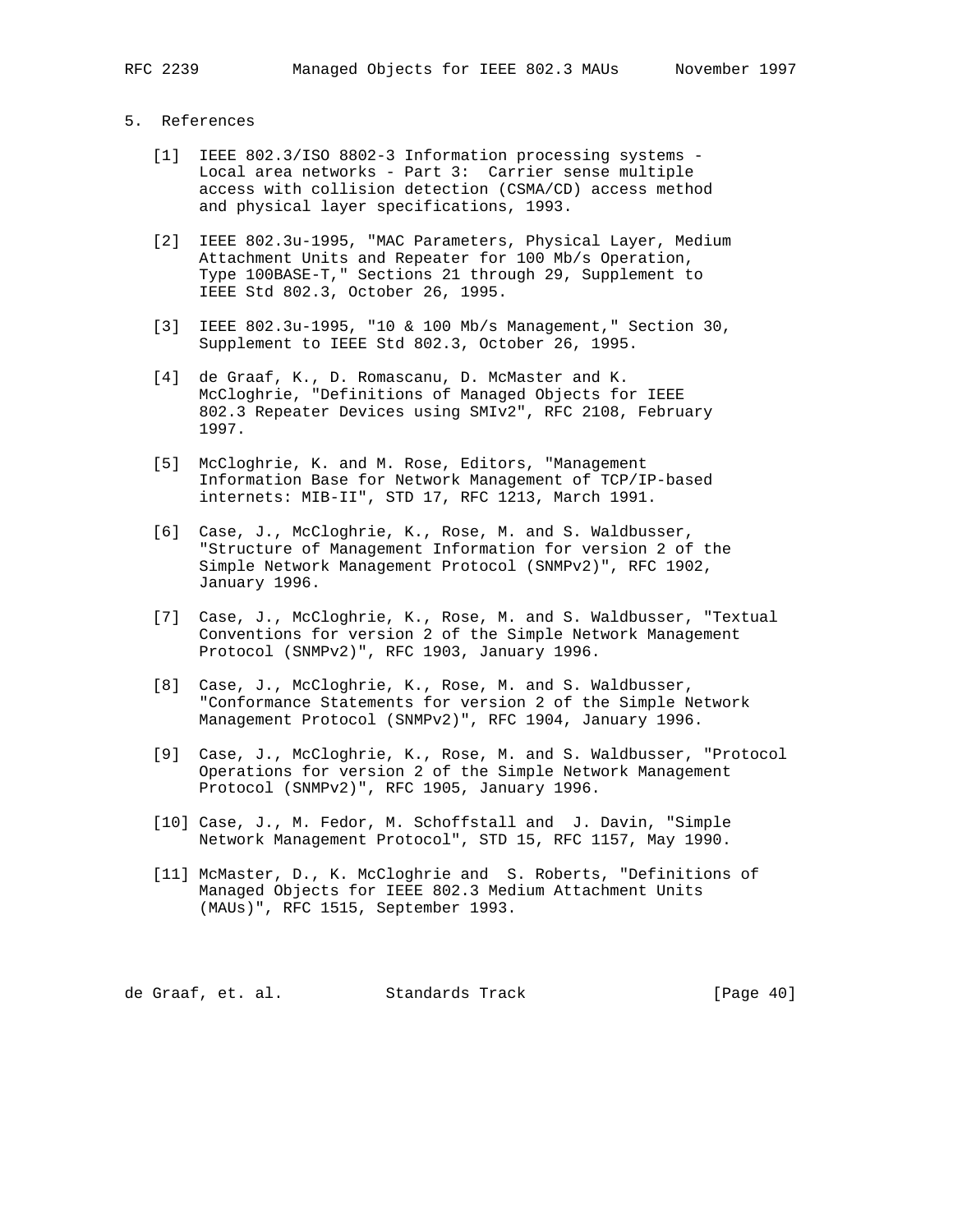## 6. Security Considerations

 Certain management information defined in this MIB may be considered sensitive in some network environments. Therefore, authentication of received SNMP requests and controlled access to management information should be employed in such environments. The method for this authentication is a function of the SNMP Administrative Framework, and has not been expanded by this MIB.

 Several objects in this MIB allow write access. Setting these objects can have a serious effect on the operation of the network, including enabling or disabling a MAU, changing a MAU's default type, enabling, disabling or restarting autonegotiation, or modifying the capabilities that a MAU advertizes during autonegotiation. It is recommended that implementers seriously consider whether set operations should be allowed without providing, at a minimum, authentication of request origin.

## 7. Authors' Addresses

 Kathryn de Graaf 3Com Corporation 118 Turnpike Rd. Southborough, MA 01772 USA

 Phone: (508)229-1627 Fax: (508)490-5882 EMail: kdegraaf@isd.3com.com

 Dan Romascanu Madge Networks (Israel) Ltd. Atidim Technology Park, Bldg. 3 Tel Aviv 61131, Israel

 Phone: 972-3-6458414, 6458458 Fax: 972-3-6487146 EMail: dromasca@madge.com

 Donna McMaster Cisco Systems Inc. 170 West Tasman Drive San Jose, CA 95134

 Phone:: (408) 526-5260 EMail: mcmaster@cisco.com

de Graaf, et. al. Standards Track [Page 41]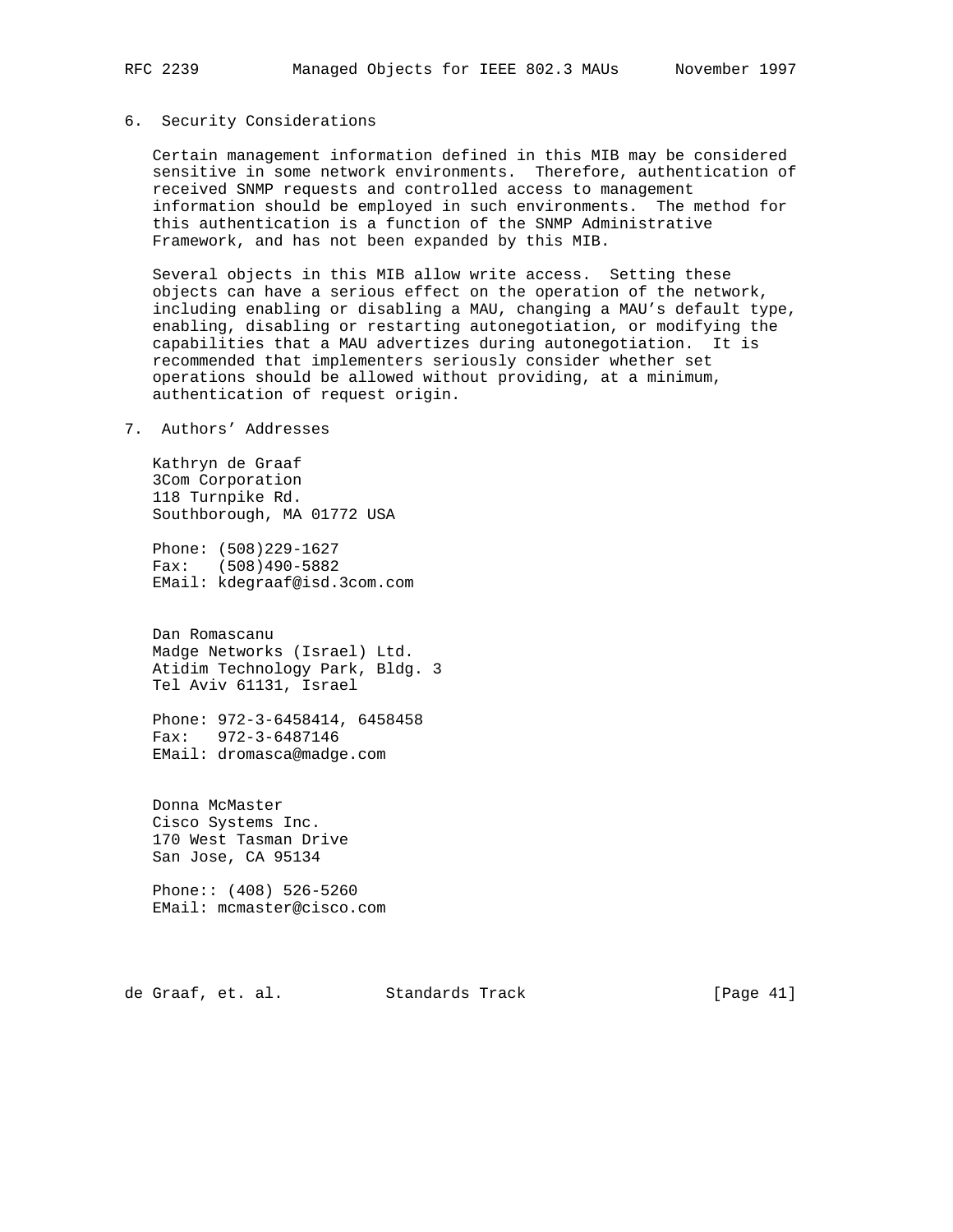Keith McCloghrie Cisco Systems Inc. 170 West Tasman Drive San Jose, CA 95134

 Phone: (408) 526-5260 EMail: kzm@cisco.com

 Sam Roberts Farallon Computing, Inc. 2470 Mariner Square Loop Alameda, CA 94501-1010

 Phone:: (510) 814-5215 EMail: sroberts@farallon.com